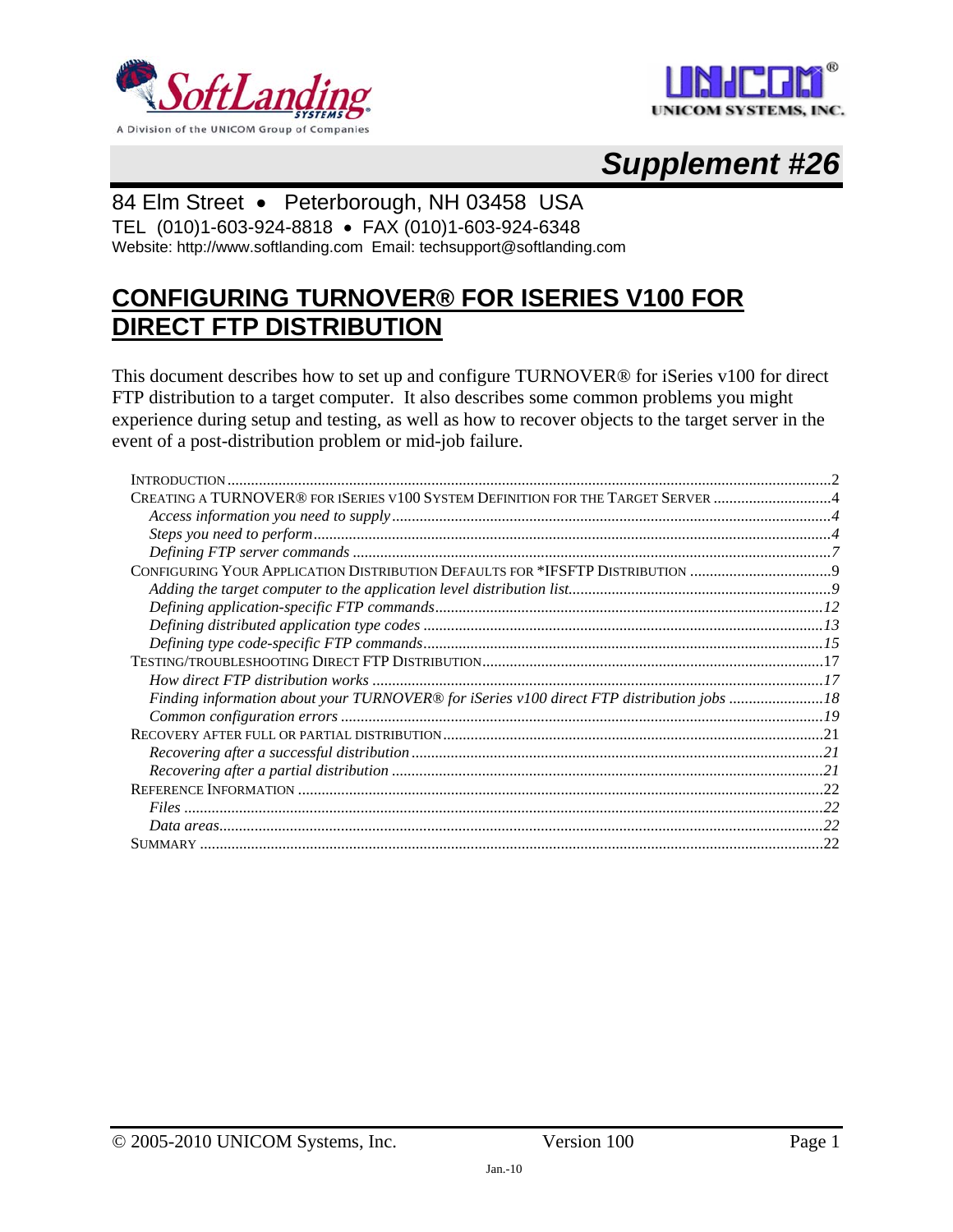## <span id="page-1-1"></span><span id="page-1-0"></span>**INTRODUCTION**

TURNOVER® for iSeries v[1](#page-1-2)00 can transfer IFS<sup>1</sup> objects directly to another computer during the course of a typical TURNOVER® for iSeries v100 promotion. To use this feature, your TURNOVER® for iSeries v100 application must be configured to run a distribution job that connects to the target computer and transfers files using either the standard file transfer protocol (FTP) OR the secure file transfer protocol (SFTP) over the Secure Shell (SSH) protocol. This capability is called *direct FTP distribution*.

With this feature, TURNOVER<sup>®</sup> for iSeries v100 can support any platform that can run FTP server. This includes Web servers outside the corporate firewall that are accessible only with FTP, as well as non-iSeries platforms that an iSeries computer cannot "talk" to any other way.

### **IMPORTANT!**

- 1. Do not confuse direct FTP distribution with TURNOVER® for iSeries v100's \*FTP alternate distribution method, which uses FTP over a TCP/IP network (as opposed to standard file transmission over a \*SNADS network) to send iSeries or IFS objects on a form from one iSeries computer to others in your internal network.
- 2. **Before you begin:** This feature applies only to IFS objects, which you manage using IFS type codes (\*IFSOBJ), and which you can only configure using the TURNOVER® for iSeries v100 Client or plug-ins.<sup>[2](#page-1-3)</sup> If you are thinking of using this feature, you should have a working knowledge of how to manage IFS objects with TURNOVER® for iSeries v100 and be familiar with the TURNOVER® for iSeries v100 Client software. For more information, see the *Managing IFS Objects Using TURNOVER® for iSeries v100* guide and the TURNOVER® for iSeries v100 Client online Help.
- 3. If the system variable named QCRTAUT is set to \*USE on your system, make sure the user profile(s) you are using for FTP distributions have explicit authority to the SOFTTURN library or to the location where you have loaded the primary TURNOVER® for iSeries v100 objects.

<span id="page-1-2"></span> $\overline{a}$  $1$  An *IFS object* is any file that is accessible through the Integrated File System of your iSeries computer. This definition encompasses not only files that reside in folders on the iSeries computer itself, but also files that reside in folders on a network PC that your iSeries computer has been configured to access. For information about configuring your iSeries computer to access files on a network PC through the Integrated File System, see the *Managing IFS Objects Using TURNOVER® for iSeries v100* guide. This guide is available in PDF form on your TURNOVER® for iSeries product CD.

<span id="page-1-3"></span><sup>&</sup>lt;sup>2</sup> Some configuration information for this feature is visible in the 5250 TURNOVER® for iSeries v100 user interface, such as the system definition and its distribution defaults. However, you cannot enter or change, in that interface, the FTP command information described in this supplement.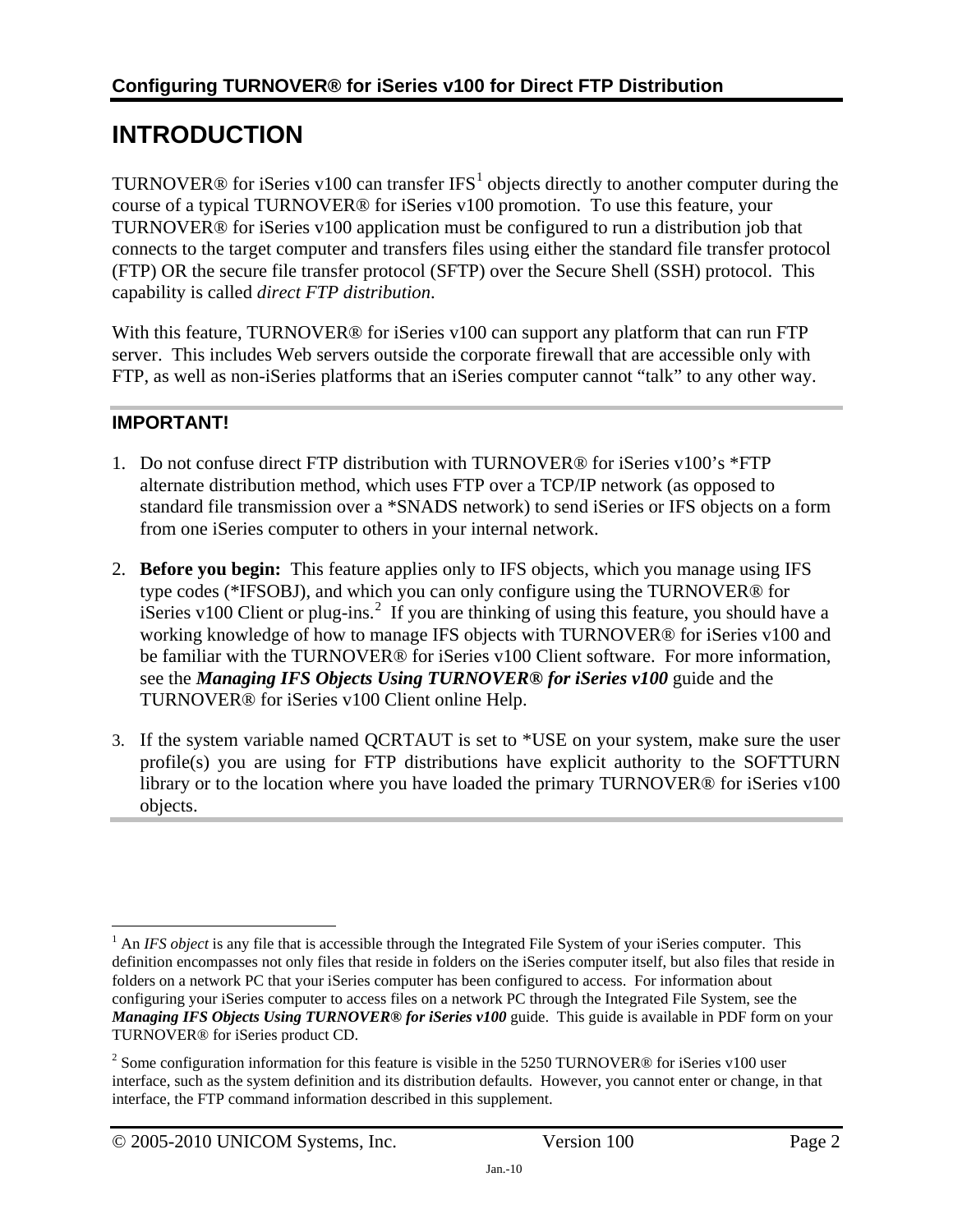Setting up for direct FTP distribution requires configuration at the system, application, and type code levels of TURNOVER® for iSeries v100, to control the commands issued at these three levels during direct FTP distribution. These configurations are described in this supplement.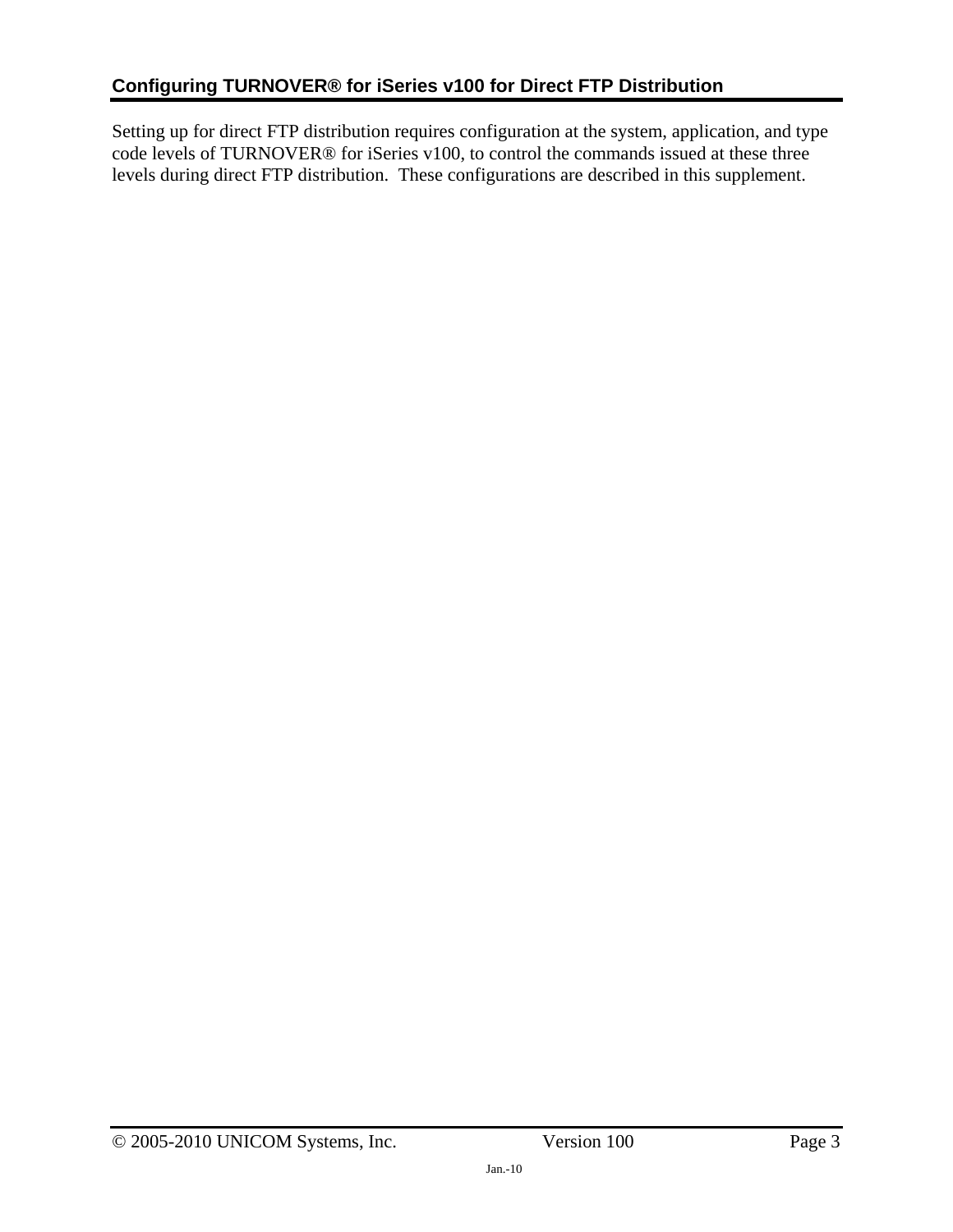## <span id="page-3-1"></span><span id="page-3-0"></span>**CREATING A TURNOVER® FOR ISERIES V100 SYSTEM DEFINITION FOR THE TARGET SERVER**

TURNOVER® for iSeries v100 connects to the server computer using access information that you provide in a TURNOVER® for iSeries v100 *system definition*.

## <span id="page-3-2"></span>**Access information you need to supply**

Before you create a TURNOVER® for iSeries v100 system definition, you need the following information about the target computer you plan to access:

- The target computer's host name or IP address.
- A valid user name for accessing the target computer.
- A valid password for accessing the target computer.
- Commands you might need to execute once you have connected to the target computer. (For details about adding FTP commands, see *[Defining FTP server commands](#page-6-1)* on page [7](#page-6-1).)

### <span id="page-3-3"></span>**Steps you need to perform**

Once you obtain the information that will define the FTP server computer to TURNOVER® for iSeries v100 and allow TURNOVER® for iSeries v100 to access that computer, you create the TURNOVER® for iSeries v100 system definition. To do so, perform these steps:

- 1. Start the TURNOVER® for iSeries v100 Client software<sup>[3](#page-3-4)</sup>.
- 2. In TURNOVER® for iSeries v100 Explorer view, click the plus sign (**+**) to the left of **A** Administration.

| T New System                                                                                                                                                                  |          |      |        |        |
|-------------------------------------------------------------------------------------------------------------------------------------------------------------------------------|----------|------|--------|--------|
| <b>System Identity</b><br>Provide information that describes the production computer you are adding and indicate<br>its means of communicating with the development computer. |          |      |        |        |
| System Information                                                                                                                                                            |          |      |        |        |
| System name:<br>Description:                                                                                                                                                  |          |      |        |        |
| Serial number:                                                                                                                                                                |          |      |        |        |
|                                                                                                                                                                               |          |      |        |        |
|                                                                                                                                                                               |          |      |        |        |
|                                                                                                                                                                               |          |      |        |        |
|                                                                                                                                                                               |          |      |        |        |
|                                                                                                                                                                               |          |      |        |        |
|                                                                                                                                                                               | $<$ Back | Next | Finish | Cancel |

 $\overline{a}$ 

<span id="page-3-4"></span> $3$  If your TurnOver client components are plugged into WDSC or another Eclipse-based IDE, you can use that application instead of the standalone TurnOver Client.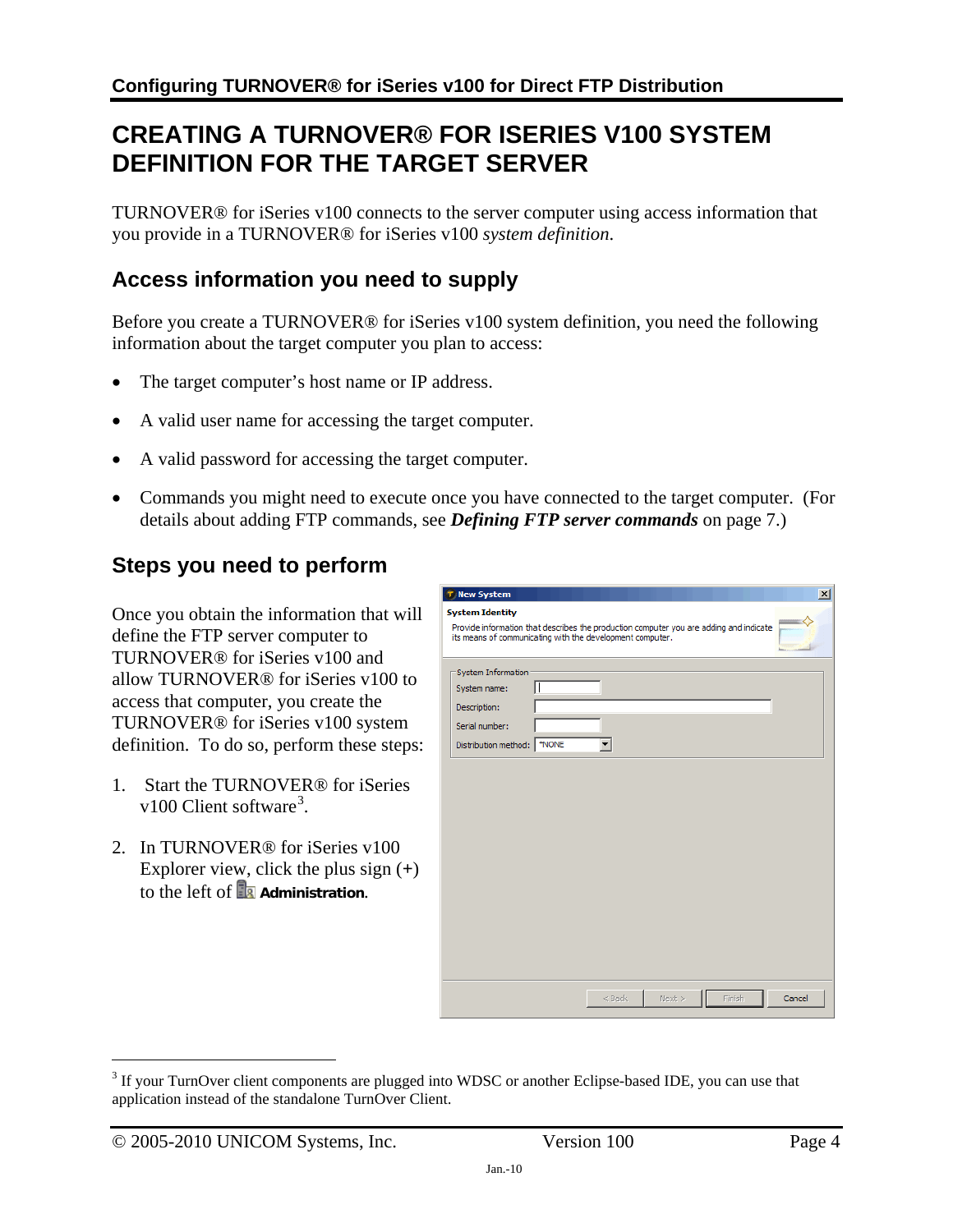### **Configuring TURNOVER® for iSeries v100 for Direct FTP Distribution**

3. Right click **Distribution Systems** and choose **New System**.

The **System Identity** page of the **New System** wizard appears.

- 4. Supply a system name and system description (a serial number (does not apply for FTP distribution), and specify a distribution method of \*IFSFTP. (In the **Distribution method** field, choose **\*IFSFTP** from the drop-down list.)
- <span id="page-4-0"></span>5. Click **Next**.

The **TCP/IP Method Details** page appears.

6. On the **TCP/IP Method Details** page, you supply access information for the target computer. You must supply a host system name or IP address for the computer, as well as a user name and a confirmed password that are valid on that system.

| <b>New System</b><br>×                                                                                                                                                                                                                           |
|--------------------------------------------------------------------------------------------------------------------------------------------------------------------------------------------------------------------------------------------------|
| <b>Method Details</b><br>Configure the information required by the communications method you've chosen.                                                                                                                                          |
| <b>TCP/IP Details</b><br>Host name or IP address:<br>User name:<br>Password:<br>Retype password to confirm:<br>To specify a secure FTP location,<br>precede your host name or IP address<br>with " $sftp://"$ as follows:<br>sftp://host.url.com |
|                                                                                                                                                                                                                                                  |
| Next<br>Cancel<br>$<$ Back<br>Finish                                                                                                                                                                                                             |

7. Click **Next**.

The **Send Defaults** page appears.

| <b>New System</b>                                                                                                                       | $\times$ |
|-----------------------------------------------------------------------------------------------------------------------------------------|----------|
| <b>Send Defaults</b>                                                                                                                    |          |
| Indicate your choices for the distribution job.                                                                                         |          |
| Send Options                                                                                                                            |          |
| Distribute source                                                                                                                       |          |
| $\nabla$ Distribute objects                                                                                                             |          |
| $\Box$ Distribute application definition                                                                                                |          |
| $\nabla$ Automatically distribute forms                                                                                                 |          |
| $\triangledown$ Allow override from sending system                                                                                      |          |
| Distribution Job Scheduling                                                                                                             |          |
| $\bullet$ Current time<br>$\bigcirc$ Specific time: $\boxed{12 \times}$ : $\boxed{00 \times}$ : $\boxed{00 \times}$ $\boxed{pm \times}$ |          |
| Schedule elapsed action: Submit immediately                                                                                             |          |
| Messaging Options                                                                                                                       |          |
| <b>INo</b><br>Submit received forms automatically:                                                                                      |          |
| Receive logs back:<br><b>No</b>                                                                                                         |          |
| Receive confirmations back:<br>Yes                                                                                                      |          |
|                                                                                                                                         |          |
|                                                                                                                                         |          |
| Finish<br>Next<br>$<$ Back                                                                                                              | Cancel   |

8. On the **Send Defaults** page, indicate whether you will be distributing source or objects to this system by checking one of the two topmost check boxes. The other fields on this panel that apply to direct FTP distribution are **Automatically distribute forms**, **Allow override from sending system**, **Distribution Job Scheduling** (**Current time** or **Specific time**), and **Receive confirmations back**. TURNOVER® for iSeries v100 ignores any values you enter for the other fields.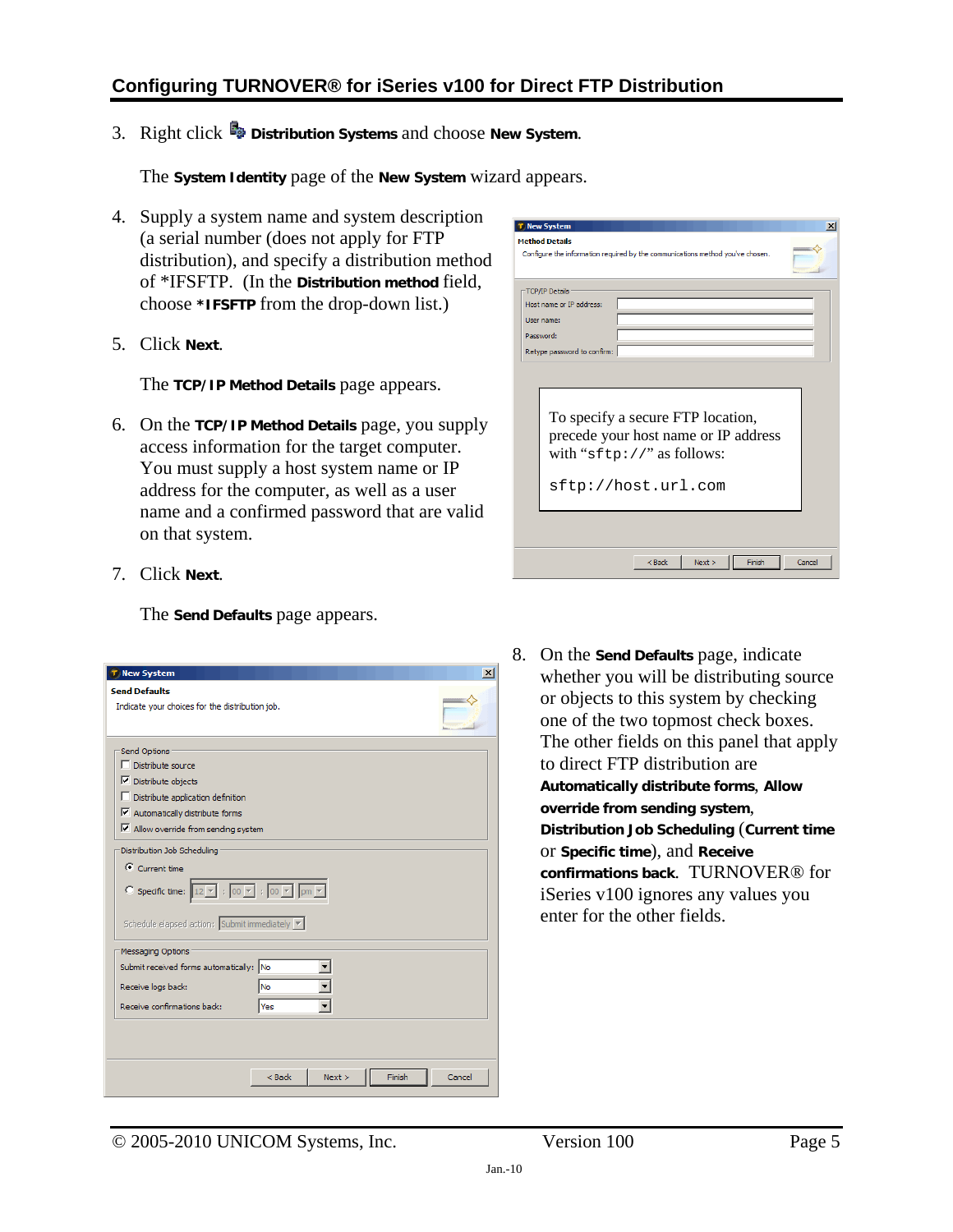**Note:** If you want TURNOVER® for iSeries v100 to automatically submit the distribution job, make sure you check the

|                                                                                                                                                            | jou, make sure you check the                                                                                                                                                                                                                                                                                                                                     |
|------------------------------------------------------------------------------------------------------------------------------------------------------------|------------------------------------------------------------------------------------------------------------------------------------------------------------------------------------------------------------------------------------------------------------------------------------------------------------------------------------------------------------------|
| $\vert x \vert$<br><b>New System</b>                                                                                                                       | Automatically distribute forms $box.$ <sup>4</sup>                                                                                                                                                                                                                                                                                                               |
| <b>Additional Information</b><br>$\Longrightarrow$<br>Here you can store additional information about the remote system and its TurnOver<br>Administrator. | Click Next.<br>9.                                                                                                                                                                                                                                                                                                                                                |
| Additional System Information<br>Model:<br>Machine type:                                                                                                   | The Additional System Information page<br>appears:                                                                                                                                                                                                                                                                                                               |
| Contact<br>Full name:<br>Title:<br>Company:<br>Address line 1:<br>Address line 2:<br>City/State/Zip/Zip 4:<br>Country/Postal code:<br>Phone number:        | 10. On the Additional System Information<br>page, entries in the Model and Machine<br>type fields are optional; you can leave<br>them blank. Beneath those fields,<br>supply the name and other contact<br>information of the person responsible<br>for managing or running (or both)<br>TURNOVER <sup>®</sup> for iSeries v100<br>forms on the target computer. |
| $<$ Back<br>Next ><br>Finish<br>Cancel                                                                                                                     | 11. Click Finish.                                                                                                                                                                                                                                                                                                                                                |

You have now successfully defined your target FTP server to TURNOVER® for iSeries v100 and are ready to configure your application definition and its type code(s). However, before you do so, you must define the FTP server commands for the system (see next).

 $\overline{a}$ 

<span id="page-5-0"></span><sup>4</sup> As with any TurnOver distribution, you can choose to submit the job manually using option **2** (*Distribute form*) on the TurnOver Distribution Menu. Leave the **Automatically distribute forms** box unchecked if you will use this approach.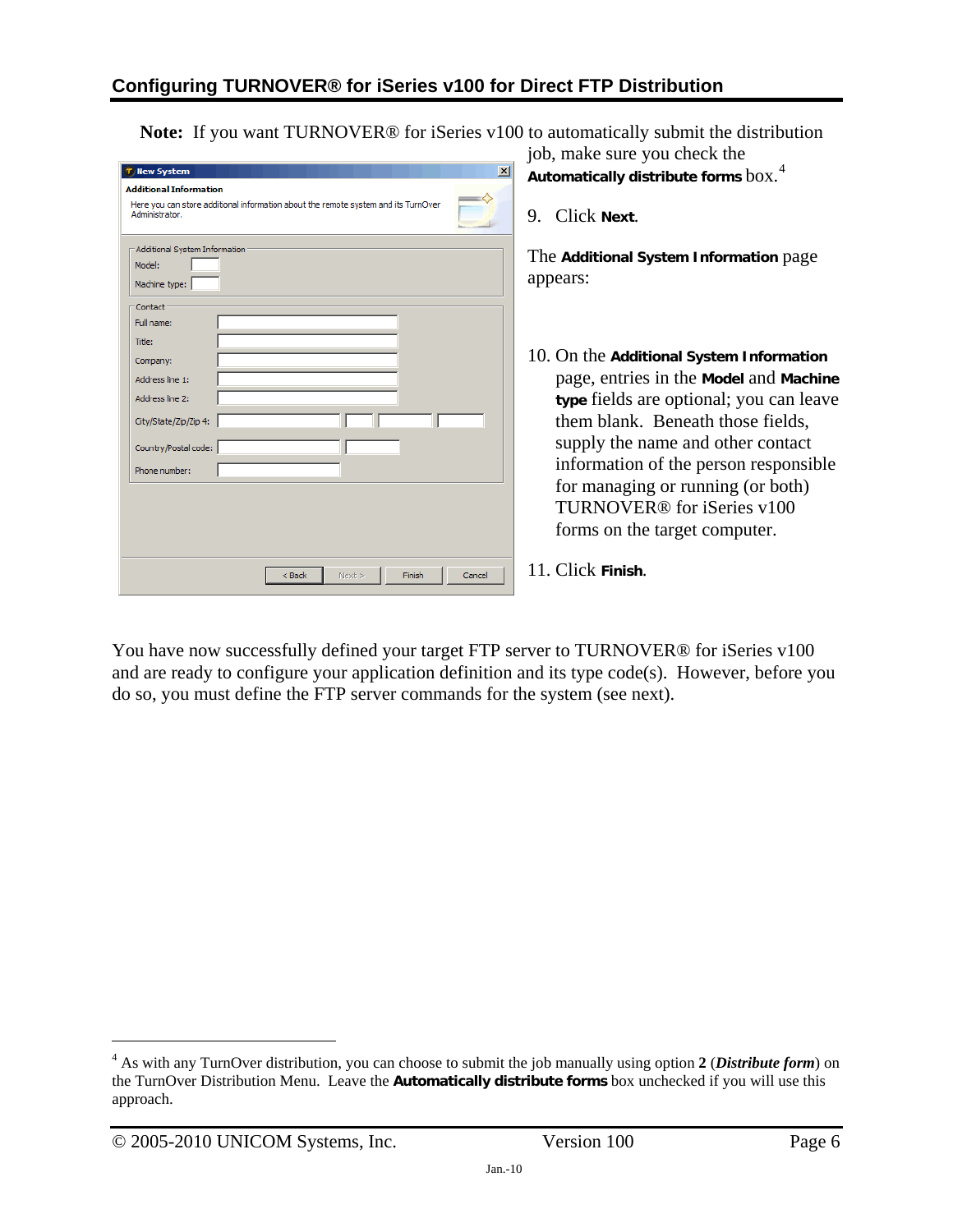## <span id="page-6-1"></span><span id="page-6-0"></span>**Defining FTP server commands**

Once you have connected to the target computer, you might need to execute various commands. For example, if you are connecting to an iSeries Web server, you might need to set the name format value to 1 to get the server in the correct mode for transferring IFS objects. Or, if you are connecting through a firewall, you might need to turn passive mode on. You can set up FTP commands to issue these instructions.

To define FTP server commands for an existing TURNOVER® for iSeries v100 system definition, perform these steps:

- 1. If you are not already viewing the list of system definitions, click the plus sign (**+**) to the left of **Distribution Systems**.
- 2. Select the  $\blacksquare$  system for which you want to define FTP commands.
- 3. Right-click and choose **FTP Server Commands**.

A panel like this appears:

| <b>T</b> FTP Server Commands |                                        |              | $\vert x \vert$ |
|------------------------------|----------------------------------------|--------------|-----------------|
| System:                      | YOURSYS                                |              |                 |
|                              |                                        |              |                 |
|                              | Description: Your Company's Web Server |              |                 |
|                              |                                        |              |                 |
| Type                         | Sequence                               | Command      |                 |
|                              |                                        |              |                 |
|                              |                                        |              |                 |
|                              |                                        |              |                 |
|                              |                                        |              |                 |
|                              |                                        |              |                 |
|                              |                                        | Add          |                 |
|                              |                                        | Change       |                 |
|                              |                                        |              |                 |
|                              |                                        | Delete       |                 |
|                              |                                        |              |                 |
|                              |                                        |              |                 |
|                              |                                        |              |                 |
|                              |                                        |              |                 |
|                              |                                        |              |                 |
|                              |                                        |              |                 |
|                              |                                        |              |                 |
|                              |                                        | OK<br>Cancel |                 |
|                              |                                        |              |                 |

4. Use the **Add**, **Change**, and **Delete** buttons on the right side of this panel to manage the FTP commands for this system. When you add commands, enter them in the sequence in which you want TURNOVER® for iSeries v100 to execute them. You cannot edit the sequence number in **Change** mode. To change the commands' execution sequence, you must remove and re-add them in the correct order.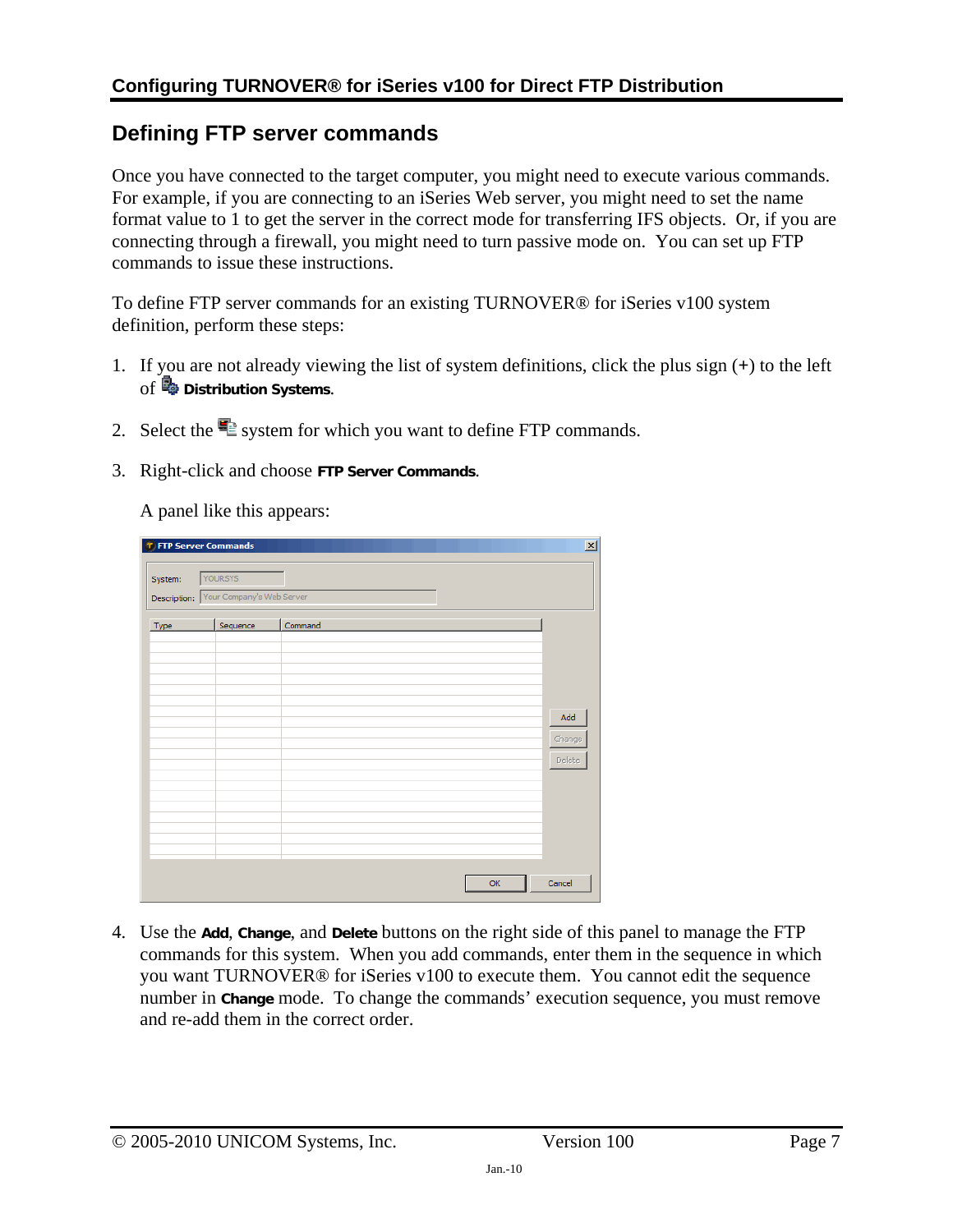Once you have added some commands, the **FTP Server Commands** panel will look like this:

| System:      | YOURSYS                                |                                               |        |
|--------------|----------------------------------------|-----------------------------------------------|--------|
|              | Description: Your Company's Web Server |                                               |        |
| Type<br>*END | Sequence<br>$\overline{2}$             | Command<br>restartftpserver parm1 parm2 parm3 |        |
| *START       | 1                                      | stopftpserver parm1 parm2 parm3               |        |
|              |                                        |                                               |        |
|              |                                        |                                               | Add    |
|              |                                        |                                               | Change |
|              |                                        |                                               | Delete |
|              |                                        |                                               |        |
|              |                                        |                                               |        |
|              |                                        |                                               |        |
|              |                                        | OK                                            | Cancel |

#### **What you should know about system-level server commands**

Some things you should know about system-level server commands are the following:

- TURNOVER<sup>®</sup> for iSeries v100 always uses the system-level commands when distributing to this system from any application.
- TURNOVER® for iSeries v100 executes **\*START** commands, in the sequence you have entered them, when it first establishes the connection to the server.
- TURNOVER® for iSeries v100 executes **\*END** commands after it processes all the objects and other commands on your form, and before it ends the connection to the server.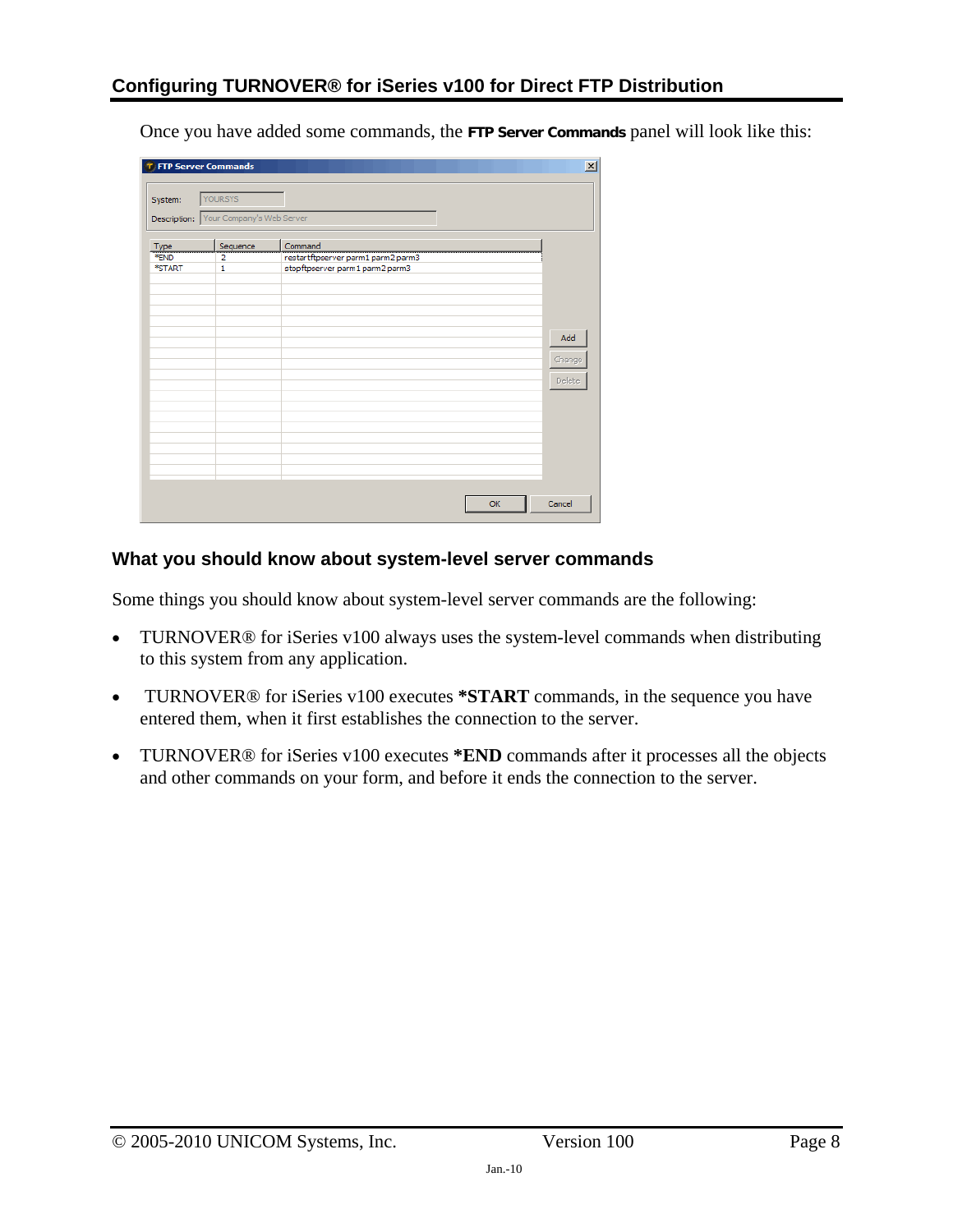## <span id="page-8-1"></span><span id="page-8-0"></span>**CONFIGURING YOUR APPLICATION DISTRIBUTION DEFAULTS FOR \*IFSFTP DISTRIBUTION**

You can set TURNOVER® for iSeries v100 distribution default values at the system, application, and type code levels. You set up direct FTP distribution in a similar way. In the previous topic, *[Creating a TURNOVER® for iSeries v100 System Definition for the Target](#page-3-1)  [Server](#page-3-1)* (beginning on page [4\)](#page-3-1), you set distribution defaults at the system level by creating the system definition for the target computer. In the topics that follow, you will define FTP commands to control what happens on the target computer at the application and type code levels.

## <span id="page-8-2"></span>**Adding the target computer to the application level distribution list**

To distribute objects, TURNOVER® for iSeries v100 must know where (to what systems) an application level distributes. In this topic, you will learn how to choose the target computer(s) that you defined in the previous topic as the system(s) to which TURNOVER® for iSeries v100 will distribute objects when your application level form runs.

To access distribution defaults at the application level, perform the following steps:

- 1. In TURNOVER® for iSeries v100 Explorer view, click the plus sign (**+**) to the left of **Applications**.
- 2. Select the application definition  $(\mathbb{E})$  you want to work with.

**Note:** Before you can open an application definition for change, you must first check it out. This prevents others from editing it while you are working with it.

3. With the application definition selected, right-click and choose **C** check out Application.

When TURNOVER<sup>®</sup> for iSeries v100 checks out an application definition, it adds a check mark to the application definition icon  $(\frac{1}{2})$  and opens the application definition in the graphical Application Designer.

- 4. In the Application Designer, click on the graphical representation of the application level you want to work with.
- 5. Right-click and choose **Level properties**.
- 6. On the properties panel that appears, click **Distribution** in the list on the panel's left side.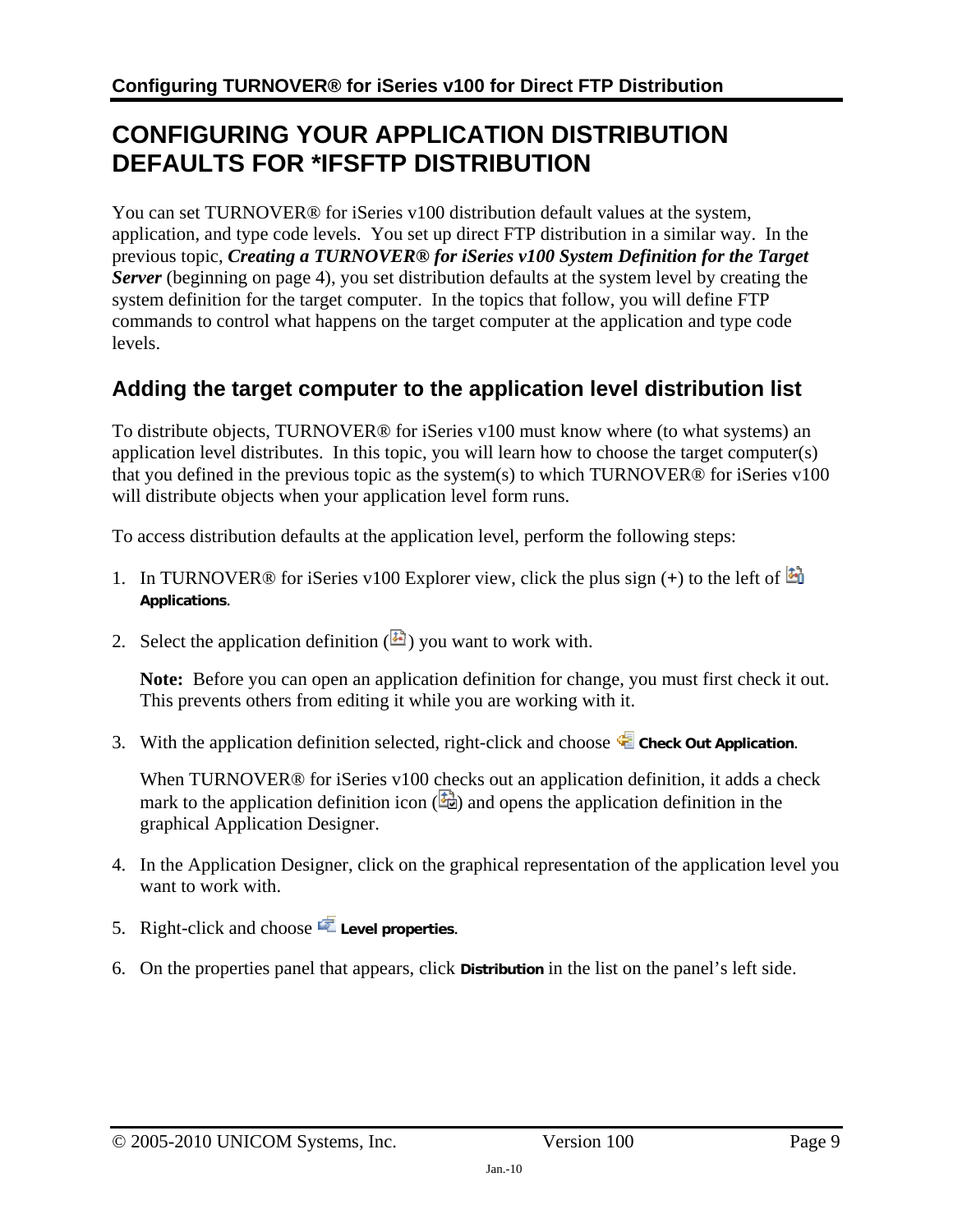The **Distribution** properties page appears:

| Distribution<br>Explode libraries<br>Explode paths<br>Description<br>System<br>Your Company's Web Server<br><b>YOURSYS</b> | Add<br>Change<br>Delete |
|----------------------------------------------------------------------------------------------------------------------------|-------------------------|
|                                                                                                                            |                         |
| - Form approval<br>Form completion messages                                                                                |                         |
|                                                                                                                            |                         |
| Form defaults                                                                                                              |                         |
| Level defaults                                                                                                             |                         |
| -Library and path defaults<br>-Line defaults<br>-- Project defaults<br>- User defaults                                     |                         |
|                                                                                                                            |                         |
|                                                                                                                            |                         |
|                                                                                                                            |                         |
| Version stamping                                                                                                           |                         |
|                                                                                                                            |                         |
|                                                                                                                            |                         |
|                                                                                                                            |                         |
|                                                                                                                            |                         |
|                                                                                                                            |                         |
|                                                                                                                            |                         |
|                                                                                                                            |                         |
|                                                                                                                            |                         |
|                                                                                                                            |                         |
|                                                                                                                            |                         |
|                                                                                                                            |                         |
|                                                                                                                            |                         |
|                                                                                                                            |                         |
|                                                                                                                            |                         |
|                                                                                                                            |                         |
|                                                                                                                            |                         |
|                                                                                                                            |                         |
|                                                                                                                            |                         |
|                                                                                                                            |                         |
|                                                                                                                            |                         |
|                                                                                                                            |                         |
|                                                                                                                            |                         |
|                                                                                                                            |                         |
|                                                                                                                            |                         |
|                                                                                                                            |                         |

This page lists the systems that are in the distribution list for this application level. Use the buttons on the right side of this page to manage the distribution list for this application level. (When you click the **Add** button, you see a list of all systems defined to TURNOVER® for iSeries v100. From this list, you can select systems you want to add to the distribution list for this application level.)

#### **UNICOM Systems, Inc. Note**

This document describes configuring the application to distribute objects to another computer using direct FTP. Therefore, for this list we would only select systems that use the \*IFSFTP method. This does not mean that your application can only distribute PC objects via FTP during this form job; other systems CAN be in the list for this application level, and non-PC objects can be distributed to other systems during the same form run (according to their object type).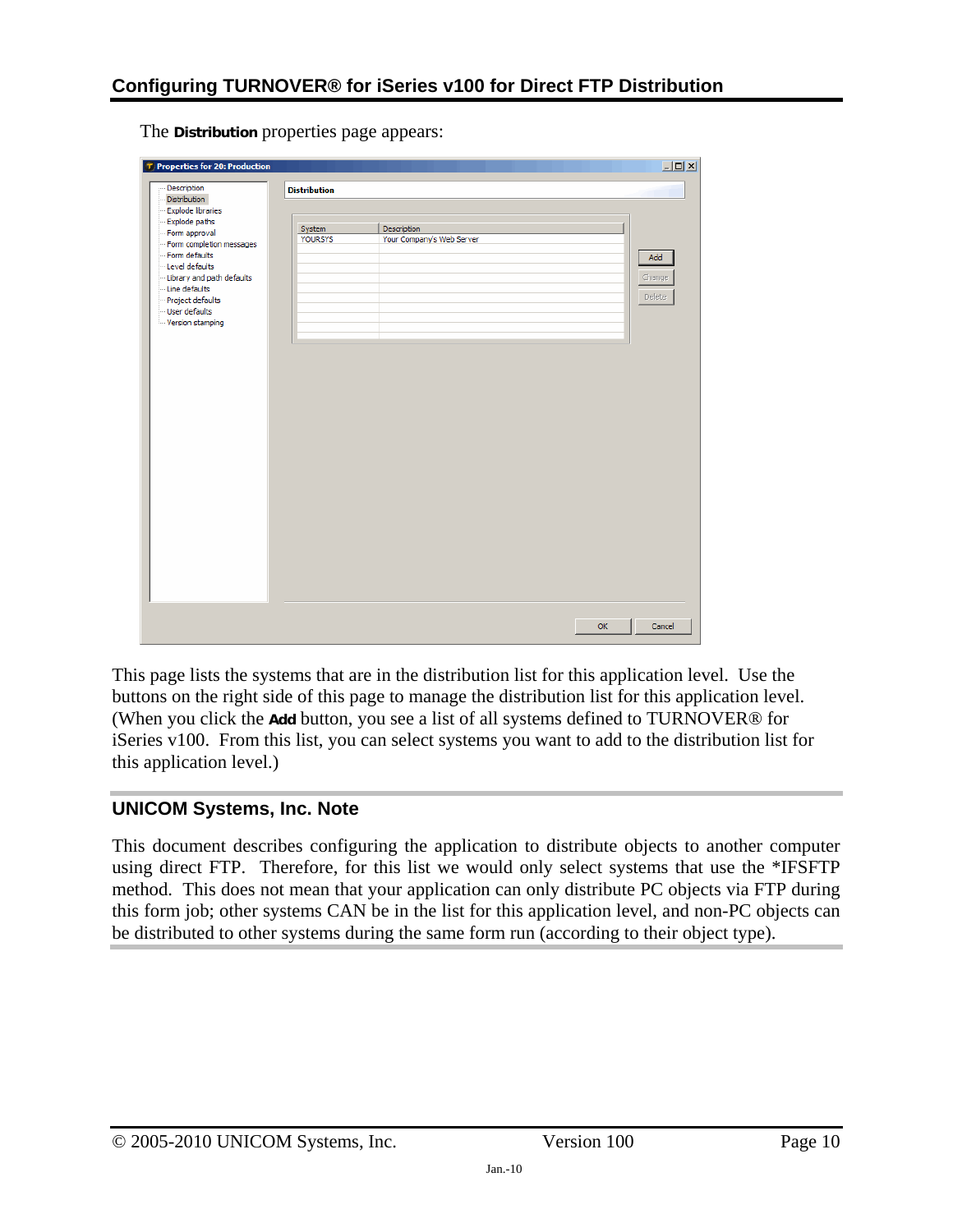Also, on the **Distribution** properties page, you can remove a system from the distribution list by selecting the system and clicking the **Delete** button. If you select a system and click the **Change** button (or just double-click the system), you will see a panel like this:

|                  | Application Commands:     |         |               |
|------------------|---------------------------|---------|---------------|
| Type             | Sequence                  | Command |               |
|                  |                           |         | Add           |
|                  |                           |         | Change        |
|                  |                           |         | Delete        |
|                  |                           |         |               |
|                  | Type Codes to Distribute: |         |               |
|                  |                           |         |               |
| <b>Type Code</b> | <b>Target Path</b>        |         | Add           |
|                  |                           |         | Change        |
|                  |                           |         | <b>Delete</b> |
|                  |                           |         |               |

On this **IFS FTP Defaults** panel, you define application- and type-code specific FTP defaults for the system. On this panel, you perform the remaining steps needed to set your TURNOVER® for iSeries v100 distribution defaults at the system, application, and type code levels. These steps (which are described in the following sections) are summarized below:

- 1. Supply any FTP commands that you want TURNOVER® for iSeries v100 to apply to all objects it distributes for this application level (regardless of object type). For example, you might need to stop the Web server before transferring objects and restart it again afterwards. If this is the case, you would supply a **\*START** command that stops the HTTP service and an **\*END** command that restarts it afterwards. This step is optional. (See *[Defining](#page-11-1)  [application-specific FTP commands](#page-11-1)* on page [12.](#page-11-1))
- 2. Specify which application object type codes you want TURNOVER® for iSeries v100 to distribute to the selected system. (See *[Defining distributed application type codes](#page-12-1)* on page [13.](#page-12-1))
- 3. Supply any FTP commands that you want TURNOVER® for iSeries v100 to execute for each distributed object type. For example, you might want to change the ownership, authority, or attributes of the target object. (See *[Defining type code-specific FTP](#page-14-1)  [commands](#page-14-1)* on page [15](#page-14-1).)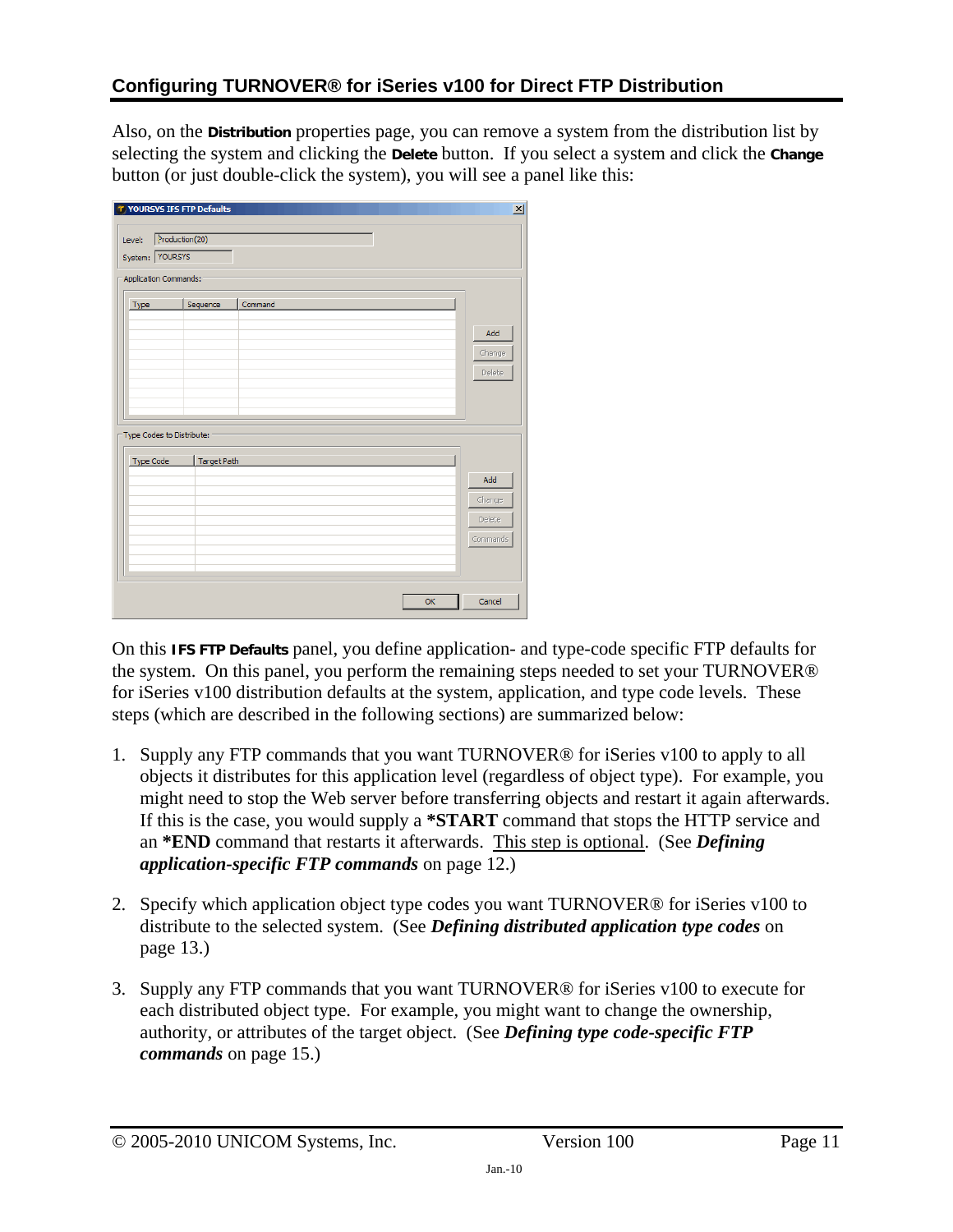### <span id="page-11-1"></span><span id="page-11-0"></span>**Defining application-specific FTP commands**

Now that you have included the system in this application level's distribution list, you can define FTP commands that you want to execute on the target computer, if applicable, for all objects distributed by this application level.

You define application-level FTP commands for the application level in the **Application Commands** area of the **IFS FTP Defaults** panel:

| - Application Commands: |          |         |        |
|-------------------------|----------|---------|--------|
| Type                    | Sequence | Command |        |
|                         |          |         | Add    |
| W                       |          |         | Change |
|                         |          |         | Delete |
|                         |          |         |        |

Here, you can use the **Add**, **Change**, and **Delete** buttons to manage the FTP commands you want TURNOVER® for iSeries v100 to execute for this application level. When you add commands, enter them in the sequence in which you want TURNOVER® for iSeries v100 to execute them. You cannot edit the sequence number in **Change** mode. To change the commands' execution sequence, you must remove and re-add them in the correct order.

An example of commands you might want to execute are shown below. You can define commands that will run before objects are transferred (**\*START**), or after objects are transferred (**\*END**), or both.

| <b>Type</b> | Sequence | Command                                     |        |
|-------------|----------|---------------------------------------------|--------|
| *END        |          | rcmd strtcpsvr server(*http) httpsv(websvr) |        |
| *START      |          | rcmd endtcpsvr server(*http) httpsv(websvr) |        |
|             |          |                                             | Add    |
|             |          |                                             |        |
|             |          |                                             | Change |
|             |          |                                             |        |
|             |          |                                             | Delete |
|             |          |                                             |        |
|             |          |                                             |        |

Next, you will define application type codes you wanted distributed.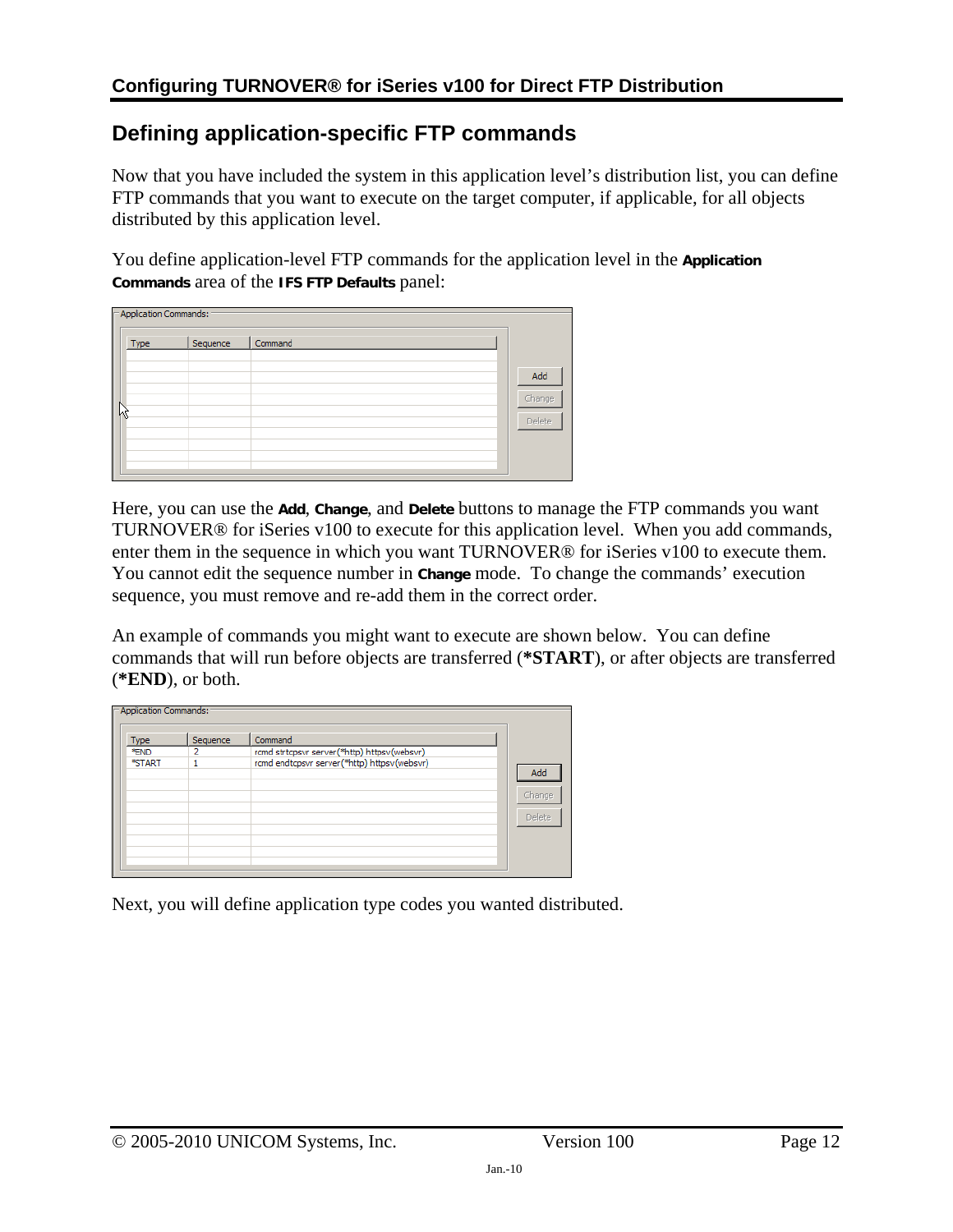### <span id="page-12-1"></span><span id="page-12-0"></span>**Defining distributed application type codes**

You specify, in the **Type Codes to Distribute** area of the **IFS FTP Defaults** panel, which of this application level's IFS type codes you want TURNOVER® for iSeries v100 to distribute to the selected system:

| □ Type Codes to Distribute: |             |          |
|-----------------------------|-------------|----------|
| Type Code                   | Target Path |          |
|                             |             | Add      |
|                             | l45         | Change   |
|                             |             | Delete   |
|                             |             | Commands |
|                             |             |          |
|                             |             |          |

 Initially, because you have not yet configured any type codes for FTP distribution, you will not see any type codes.

#### **UNICOM Systems, Inc. Note**

Before you can select which type codes you want to distribute, you must include some IFS type codes in your application definition. If you click the **Add** button in the **Type Codes to Distribute** area, and no type codes are available for your selection, you must revisit your application definition and include some IFS type codes there. Then when you click the **Add** button here, the IFS type codes you have specified for the application definition will appear in a **Select Type Codes** pop-up panel. You can then select one or more of them for direct FTP distribution.

Once you have selected some IFS type codes for direct FTP distribution, they appear as follows:

| -Type Codes to Distribute: |             |          |
|----------------------------|-------------|----------|
| <b>Type Code</b>           | Target Path |          |
| <b>BMP</b>                 |             |          |
| <b>DLL</b>                 |             | Add      |
| EXE                        |             |          |
| GIF                        |             | Change   |
| <b>HLP</b>                 |             |          |
| <b>HTML</b>                |             | Delete   |
| <b>WORD</b>                |             |          |
|                            |             | Commands |
|                            |             |          |
|                            |             |          |
|                            |             |          |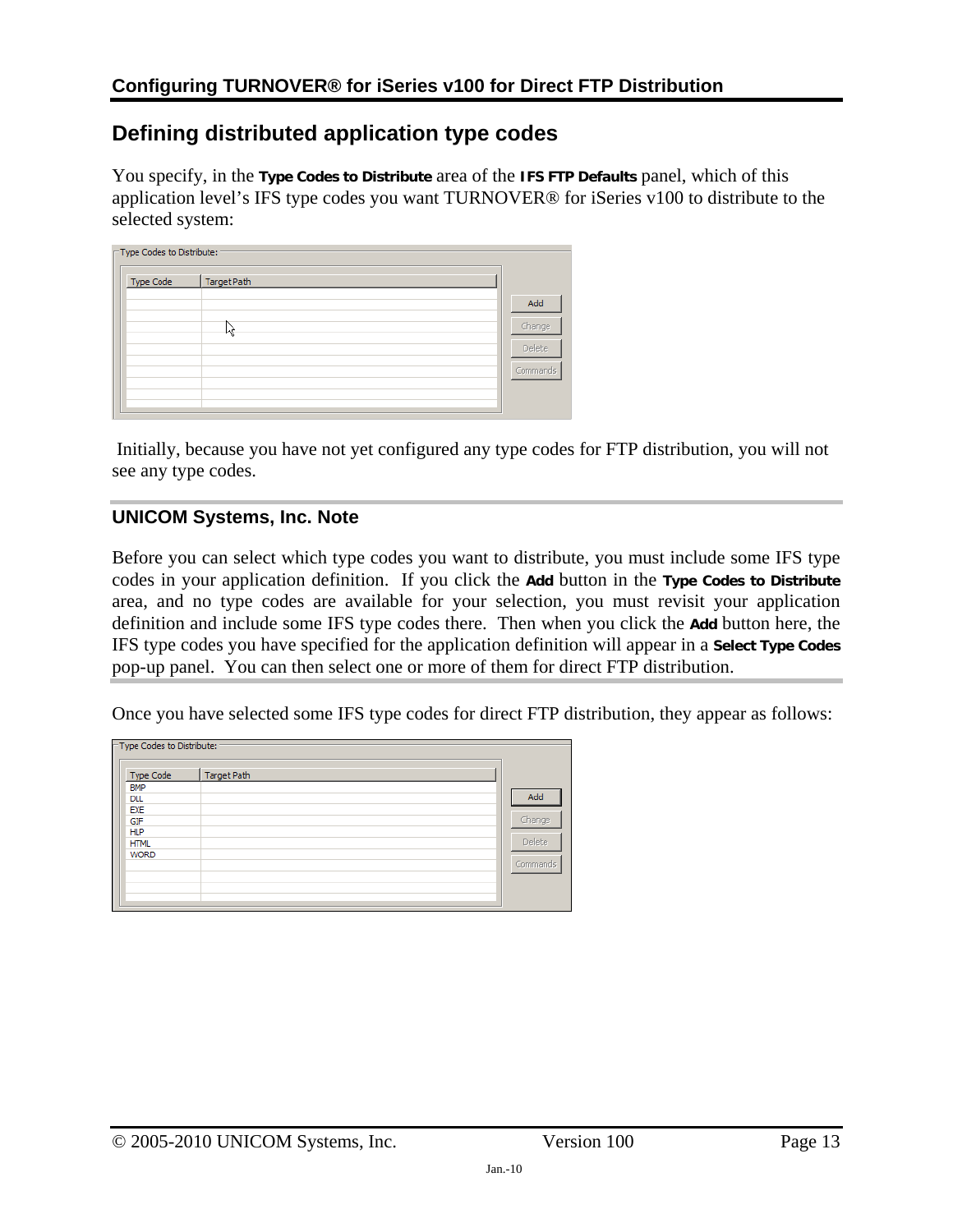You can now use the **Delete** button to remove a type code and use the **Change** button to specify a target library for objects of a particular type. When you select a type code and click **Change**, you see a panel like this:

| T Change FTP Type Code Target Directory |
|-----------------------------------------|
| <b>BMP</b><br>Type code:                |
| Target directory:                       |
| Cancel                                  |

1. On this panel, type a target directory using appropriate path notation (such as /images) and click **OK**.

The type code is now configured to distribute using direct FTP.

2. Repeat this procedure for each type code you want to configure.

Finally, you use the **Commands** button to define FTP commands for the distributed object types associated with each type code. (For more information about defining type code-specific FTP commands, see page [15.](#page-14-1))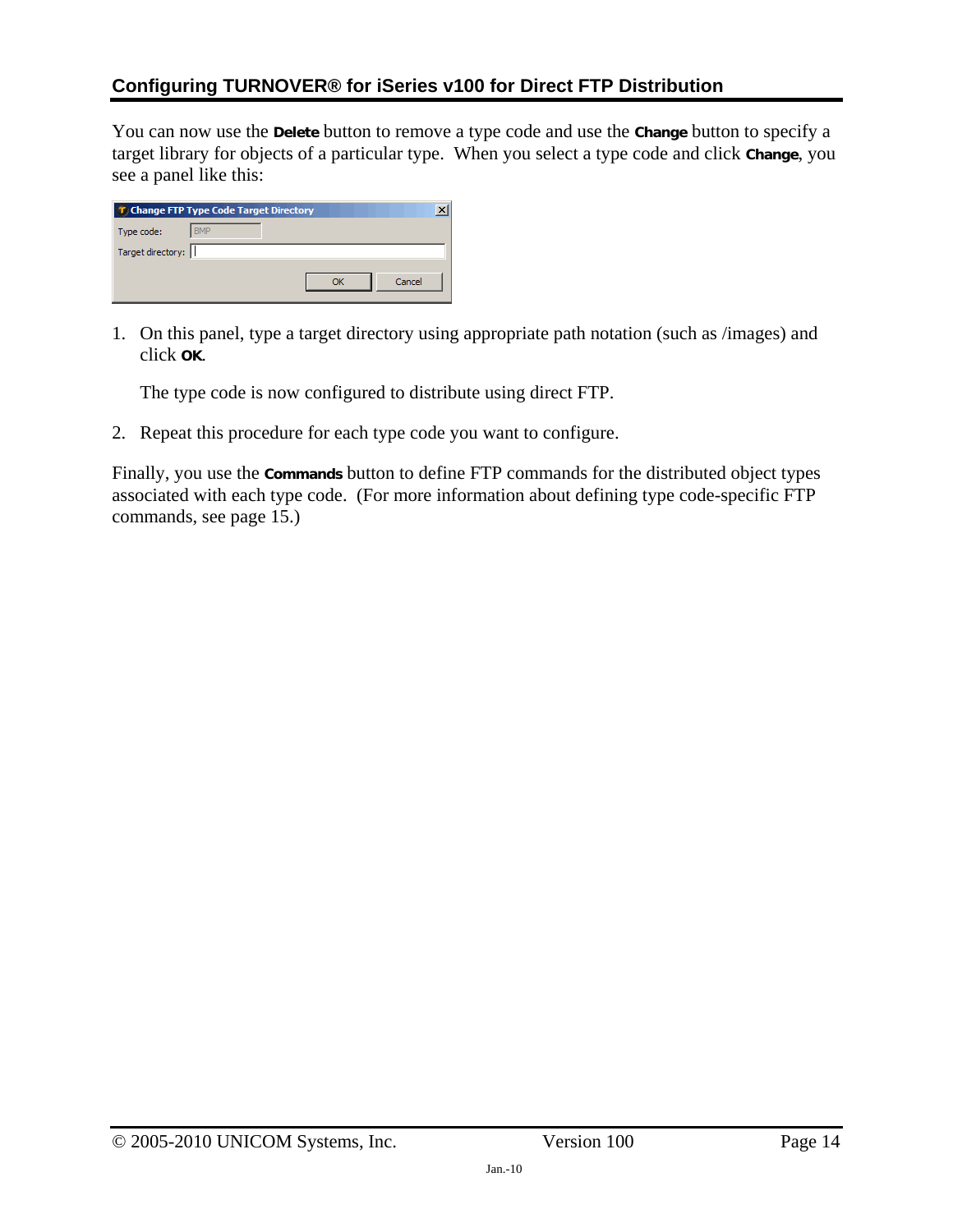### <span id="page-14-1"></span><span id="page-14-0"></span>**Defining type code-specific FTP commands**

Once you have indicated which IFS object types you want your application level to distribute using direct FTP, you can use the **Commands** button to define special FTP processing that should occur before or after files of this type are transmitted. For example, you might want to change the ownership or permissions for all objects of a given type code. You can have TURNOVER® for iSeries v100 execute the appropriate FTP command for this.

To define one or more FTP commands for an object type, perform these steps:

- 1. Select a type code and click the **Commands** button.
	- A panel like this appears:

| Type code: BMP<br>Application Commands: | <b>T</b> FTP Type Code Commands |         |  |    | $\vert x \vert$         |
|-----------------------------------------|---------------------------------|---------|--|----|-------------------------|
| Type                                    | Sequence                        | Command |  |    | Add<br>Change<br>Delete |
|                                         |                                 |         |  | OK | Cancel                  |

2. Use the buttons on this panel to manage the FTP commands you want TURNOVER® for iSeries v100 to execute for the selected type code. When you add commands, enter them in the sequence in which you want TURNOVER® for iSeries v100 to execute them. If you need to change the commands' execution sequence, you will have to remove and re-add them in the correct order. Also, in the commands, you can use substitution variables for the object's file name  $(\&$ F) and file name with path  $(\&$ P).

An example of a command you might want to execute is shown here. You can define commands that run before objects of this type are transferred (**\*START**), or after objects are transferred (**\*END**), or both.

| Type code: BMP<br>Application Commands: | <b>T FTP Type Code Commands</b> |              | $\vert x \vert$         |
|-----------------------------------------|---------------------------------|--------------|-------------------------|
| Type                                    | Sequence                        | Command      |                         |
| *START                                  | 1                               | chmod 777 &P | Add<br>Change<br>Delete |
|                                         |                                 |              | Cancel<br>OK            |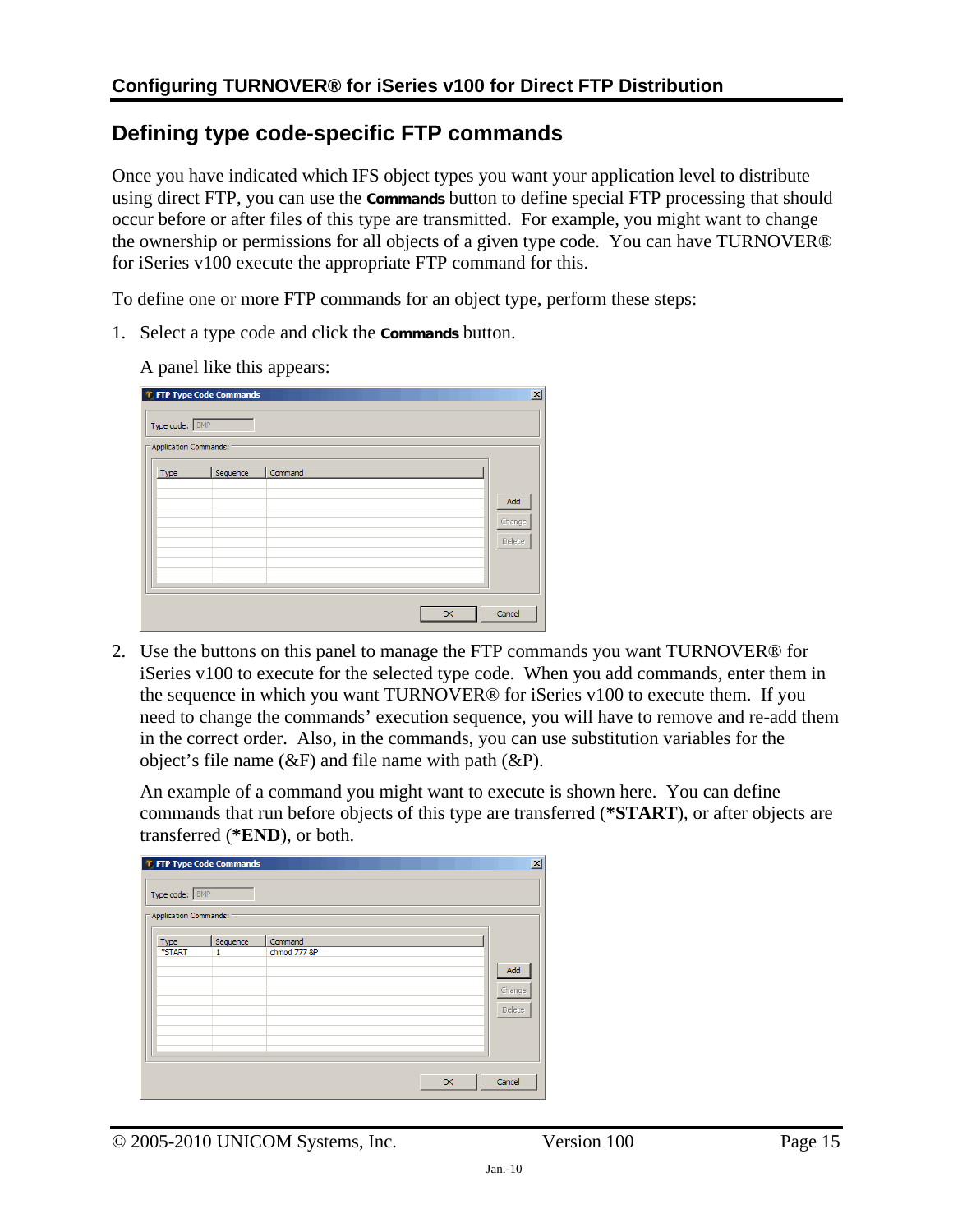3. When you finish, click **OK** to return to the application level **IFS FTP Defaults** panel; continue to exit out of your application level definition.

You have now configured your TURNOVER® for iSeries v100 application for distributing to another computer using direct FTP. Be sure to test your new configuration by running a sample form containing objects of each type you have configured.

Read on for more information about how direct FTP distribution works, and for information about how to determine whether or not your distribution was successful.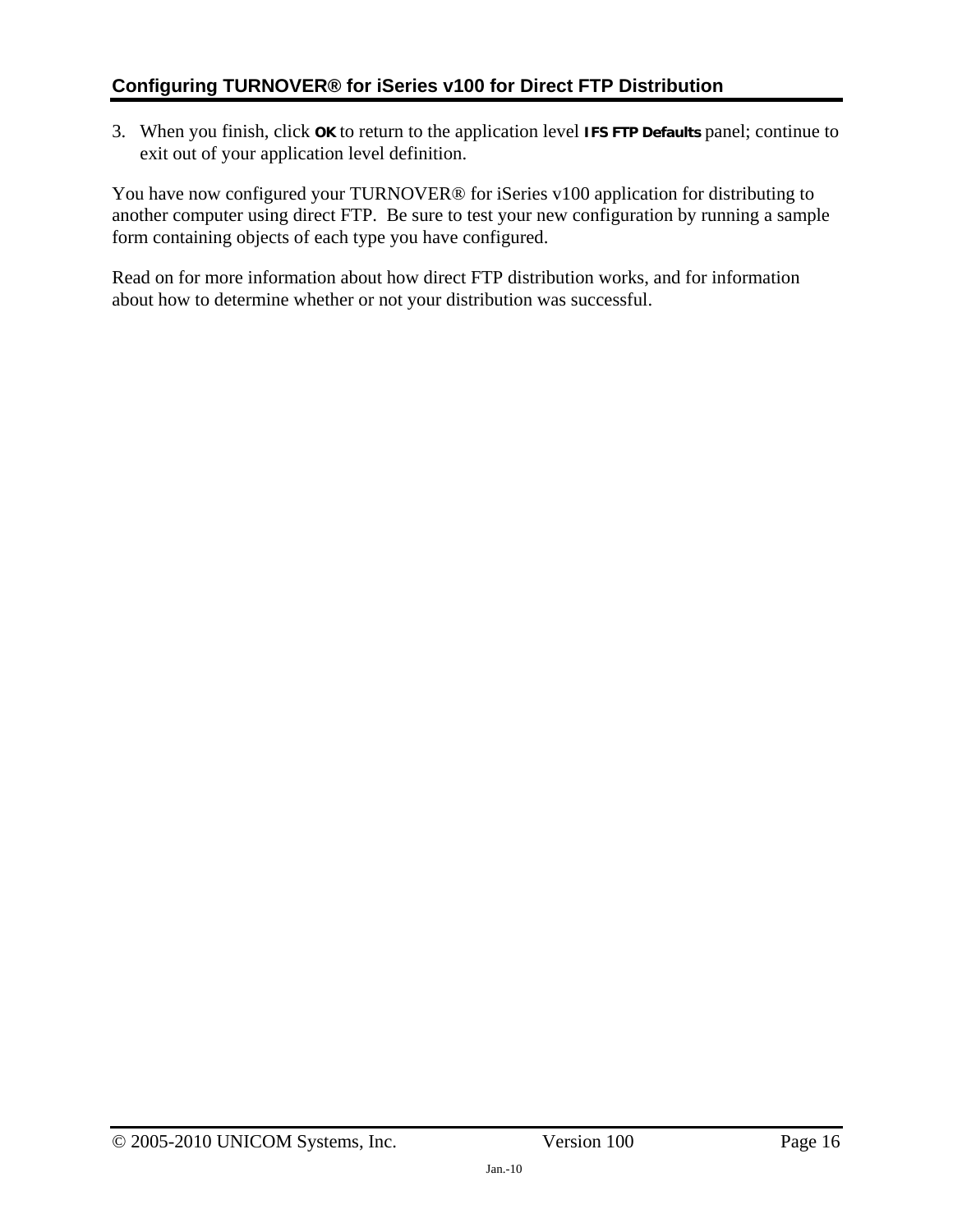## <span id="page-16-1"></span><span id="page-16-0"></span>**TESTING/TROUBLESHOOTING DIRECT FTP DISTRIBUTION**

After a direct FTP distribution, the best way to determine whether all proceeded as planned is to connect to the server using an FTP client, and check the location and file date/time stamps of the objects in question. You can also point your Web browser to the objects and view them to determine whether changed objects have made it to their designated locations.

A direct FTP distribution is like other TURNOVER® for iSeries v100 distribution jobs; it can be automatic or manual, scheduled or immediate, and confirmed.

## <span id="page-16-2"></span>**How direct FTP distribution works**

Here is how a fairly typical promotion with automatic direct FTP distribution might proceed:

- 1. During the form run, the objects on your form are moved to their target location.
- 2. When the form job finishes its work, it submits the distribution job. Then it spools its job log file and ends.
- 3. The distribution job gathers the information for the FTP job and submits it; then it waits to hear back from the FTP job. (**Note:** If the distribution job cannot submit the FTP job for some reason, or if the FTP job returns an error, it spools the DISERROR file and its own job log file, and ends abnormally.)
- 4. The FTP job attempts to connect to the server, and if successful, it proceeds.
- <span id="page-16-3"></span>5. The FTP job then tries to execute any **\*START** commands you have specified – first for the system; then the application level; then for the first type code in sequence. (Any **\*START** or **\*END** commands you have specified appear in the log.)
- <span id="page-16-4"></span>6. If the commands are successful, the job continues and FTP commands are executed for each object line of the first type code in sequence on your form. Lines with **Add** or **Replace** action codes result in **PUT** commands; lines with **Delete** action codes result in **DELETE** commands.
- 7. After all objects for a given type code are processed, **\*END** commands for that type code are processed.
- 8. Steps [5](#page-16-3) - [6](#page-16-4) are repeated for all remaining distributing IFS type codes on the form, according to sequence.
- 9. When all objects on the form have been distributed, the FTP job executes any **\*END** commands for the application and then for the system, in that order.
- 10. The FTP job returns normally to the distribution job, which spools its job log and ends normally. Then the FTP job spools the SVRnnnnnn job log file and ends.

During all of this, you might watch the form status progress from **READY** to **SUBMIT** to **RUNNING** to **RAN-OK** to **DIST-PND** to **DISTRIB** to **CONFIRM**.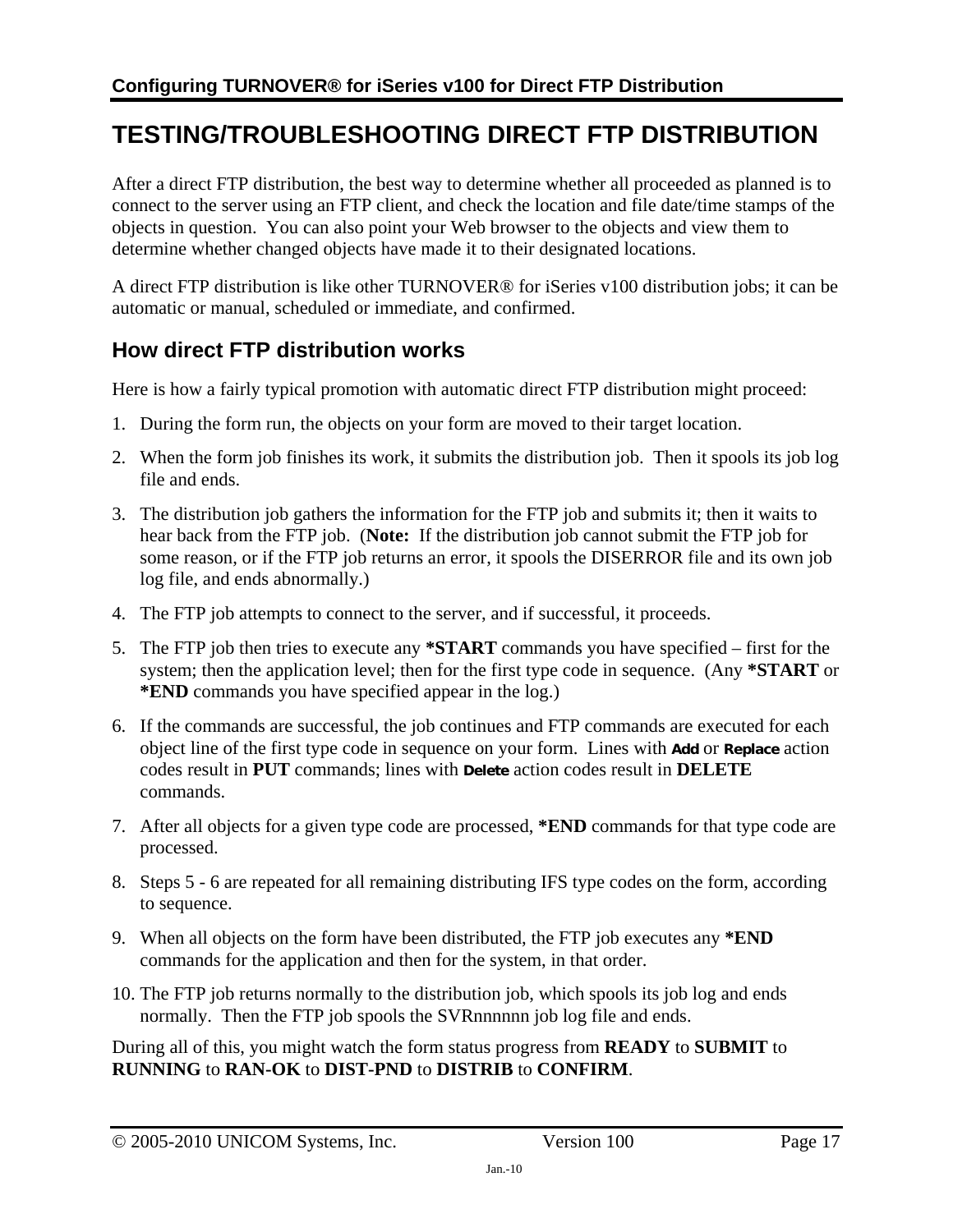### <span id="page-17-1"></span><span id="page-17-0"></span>**Finding information about your TURNOVER® for iSeries v100 direct FTP distribution jobs**

When testing your newly configured direct FTP setup, you will probably use the TURNOVER<sup>®</sup> for iSeries v100 WDSC plug-ins to build a form containing objects of each IFS type that is configured to distribute.

Spooled log files are produced during processing. These logs can help you understand what happened if the distribution does not proceed as you expected. They are:

- 1. **Form job log.** The form job produces a job log spool file (QPJOBLOG) that you can find in the output queue specified by your application definition.
- 2. **Distribution job log.** The form job spawns a separate distribution job, called DISnnnnnnn, where nnnnnnn is a sequential number. This job always produces a job log spool file (QPJOBLOG) that can help you identify potential errors that may have interfered with your FTP distribution.
- 3. **Distribution error log.** The distribution job produces a spool file called DISERROR if it was unable to begin or proceed with any distribution.
- 4. **FTP job log.** The distribution job spawns a job called SVRnnnnnn, where nnnnnn is the job number. This job runs the java program that connects to the server and executes the FTP commands you have defined, as well as the **PUT** commands required to transfer the objects. This job logs its activity in a spool file called SRVnnnnnn.

The presence of this SRVnnnnnn spool file means that the SVRnnnnnn job received control. In general, the success or failure of any subsequent processing is noted in the SVRnnnnnn job log. Use these messages to help you identify and correct configuration problems.

If this log does not get created, then the SVRnnnnnn job never got control. This in turn means that some aspect of your TURNOVER® for iSeries v100 setup – incorrect authority for the necessary network directories, for example – is halting the distribution job before it can submit the SVRnnnnnn job, or causing an error during job submission. Your distribution job log contains messaging to help you track these things down.

You can see the various jobs associated with your form using the iSeries command **WRKUSRJOB**. From there, you can access all relevant spool files.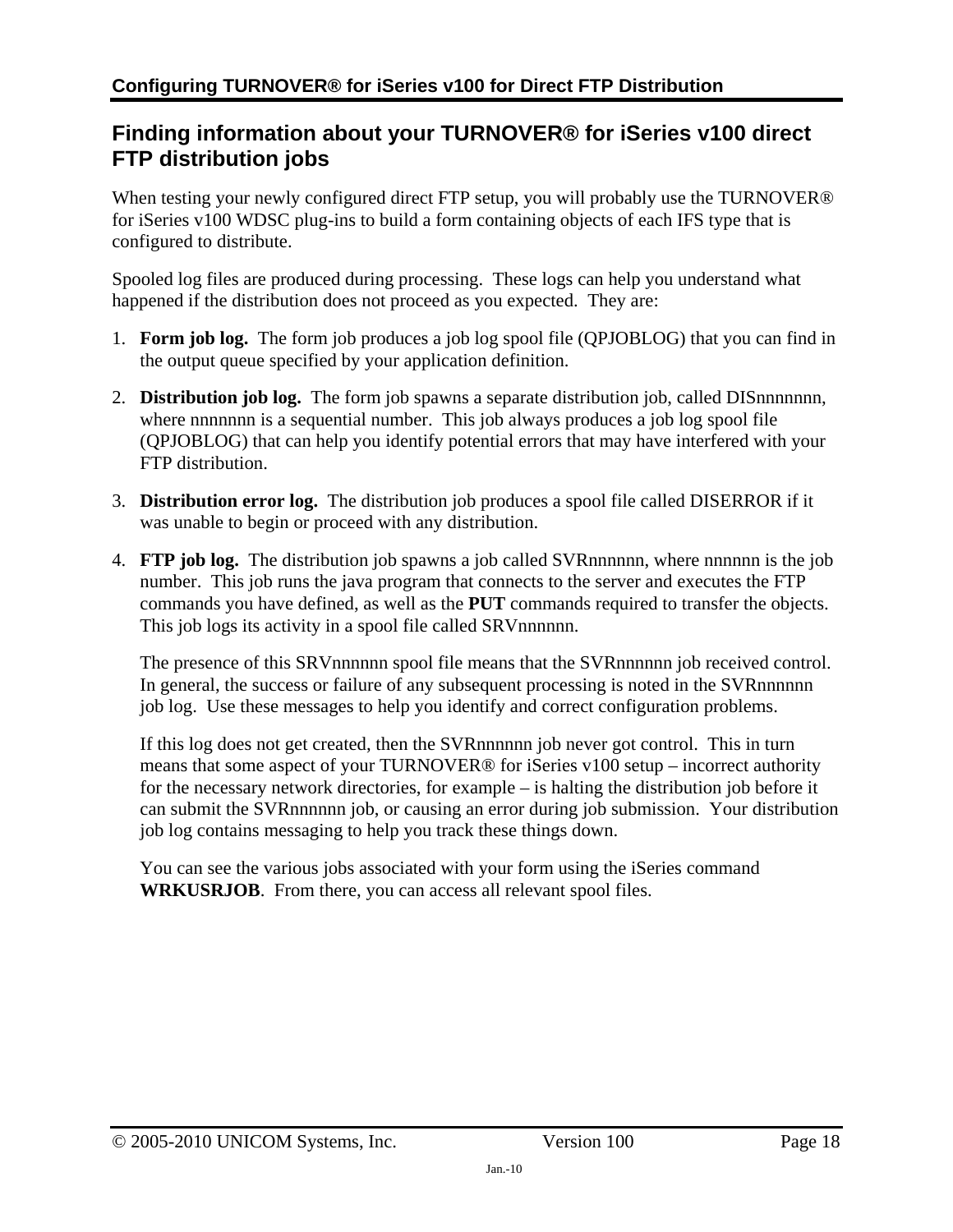### <span id="page-18-1"></span><span id="page-18-0"></span>**Common configuration errors**

The following topics describe some common issues you might experience while configuring and testing this feature.

#### <span id="page-18-2"></span>**SVRnnnnnn job not started**

The symptoms for this condition are an interactive message that the distribution job ended abnormally, the presence of a DISERROR spool file in your output queue that tells you to check your deployment log report – and the absence of a SVRnnnnnn spool file (the "deployment log report").

**Why this happens:** The program that performs the FTP distribution is a Java program. Java programs require a CLASSPATH, which is akin to an iSeries library list. The CLASSPATH contains a list of paths to one or more java archive files (".jar files"), which are required for the application to do its work.

The CLASSPATH for our Java application requires two .jar file paths: one for our TurnOver .jar file, and one for an IBM .jar file that is typically installed by the iSeries Toolbox for Java licensed OS/400 program.

The TurnOver .jar file will always be:

/TurnOver/DeployFTP.jar

The IBM Java toolbox .jar file can be obtained from more than one source, so its path specification can vary. The value we ship for this .jar file is:

/QIBM/ProdData/HTTP/Public/jt400/lib/jt400.jar

This is what the path would be if the .jar file was installed by the licensed program. So, if the IBM .jar file was installed from a different source and stored in a location other than this default, then the program cannot submit the SVR job and this error occurs.

**What to do:** We store the Java CLASSPATH in a data area called TDPYFTPCP. Use the **CHGDTAARA** command to edit the data area and modify the path for the IBM .jar file. In the example below, the path you would replace is shaded:

```
Value<br>Offset *...
      *...+...1......+...2......+...3......... 0 '/TurnOver/DeployFTP.jar:/QIBM/ProdData/HTTP/Public' 
      '/jt400/lib/jt400.jar
100 \blacksquare150 '200 \blacksquare 250 ' '
```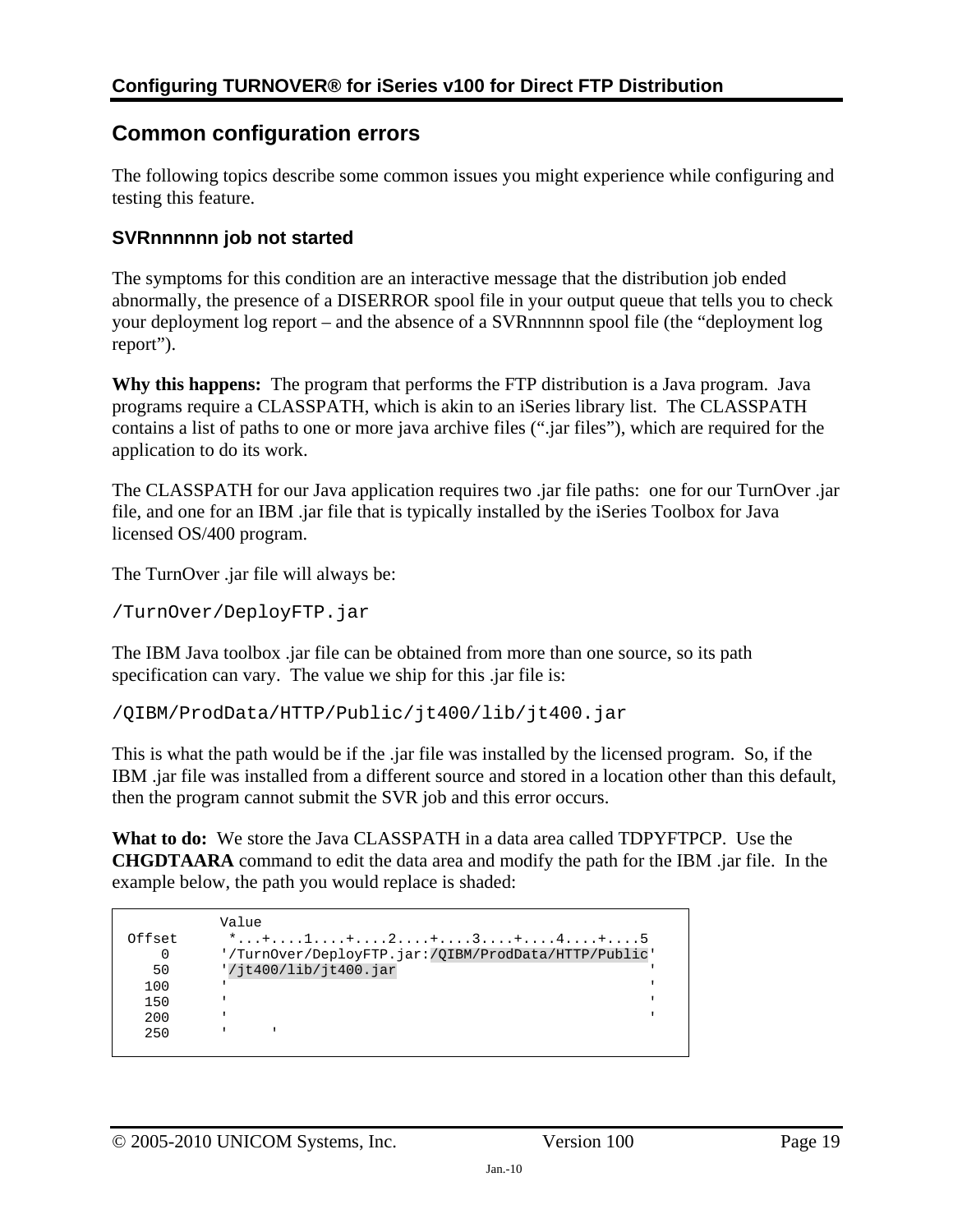### **"Unknown host" error**

**Why this happens:** If there is a typographical error in the host name or IP address you specified in your system definition, the SVRnnnnnn job cannot locate the target system and returns an "unknown host" error. This is what your SRVnnnnnn log would look like:

| Waiting on data queue. Key = 062158<br>Received entry. Function = *CONNECT.                                                                                                                                                                                                                                                                                                                                                                                                                                                                                                                                                                                       |
|-------------------------------------------------------------------------------------------------------------------------------------------------------------------------------------------------------------------------------------------------------------------------------------------------------------------------------------------------------------------------------------------------------------------------------------------------------------------------------------------------------------------------------------------------------------------------------------------------------------------------------------------------------------------|
| Exception: java.net.UnknownHostException: ftp.yourrsys.com                                                                                                                                                                                                                                                                                                                                                                                                                                                                                                                                                                                                        |
| java.net.UnknownHostException: ftp.yourrsys.com                                                                                                                                                                                                                                                                                                                                                                                                                                                                                                                                                                                                                   |
| java/lang/Throwable. <init>(Ljava/lang/String;)V+4 (Throwable.java:81)<br/>java/net/InetAddress.qetAllByName0(Ljava/lanq/String;)[Ljava/net/InetAdd<br/>java/net/Socket.<init>(Ljava/lang/String;I)V+1 (Socket.java:89)<br/>FtpBean.ftpConnect(Ljava/lang/String;Ljava/lang/String;Ljava/lang/String<br/>DeployFtp.connect(Ljava/lang/String;Ljava/lang/String;Ljava/lang/String;<br/>DeployFtp.<init>(Ljava/lanq/String;Ljava/lang/String;Ljava/lang/String;)<br/>DeployFtp.main([Ljava/lang/String;)V+0 (DeployFtp.java:171)<br/>Waiting on data queue. Key = 062158<br/>Received entry. Function = *ENDSVRJOB.<br/>Java program completed</init></init></init> |

**What to do:** All you have to do for this is correct the host name or IP address you used in your system definition, and try your test again.

#### **"Invalid Password" error**

**Why this happens:** This error occurs when the SVRnnnnnn job is able to locate the host system and start a connection, but cannot complete the connection because the password you supplied and confirmed in your target system definition is not valid for some reason.

What to do: In the TURNOVER<sup>®</sup> for iSeries v100 Client **A** Administration component, open the system definition in **Change** mode, and go to the **TCP/IP Method Details** page (see page [5\)](#page-4-0). Retype the password (be careful about case sensitivity), confirm it, and try your test again.

### **"No such path or directory" error**

If the SVRnnnnnn job connects successfully but cannot find a folder you specified, your log might look like this:



**Why this happens:** This error might occur when the folder name or path specified by an FTP command associated with the system definition, application level, or type code – such as a change directory command, for example – is miss-typed or case sensitive.

**What to do:** To correct this problem, determine the correct path and fix the associated command as indicated.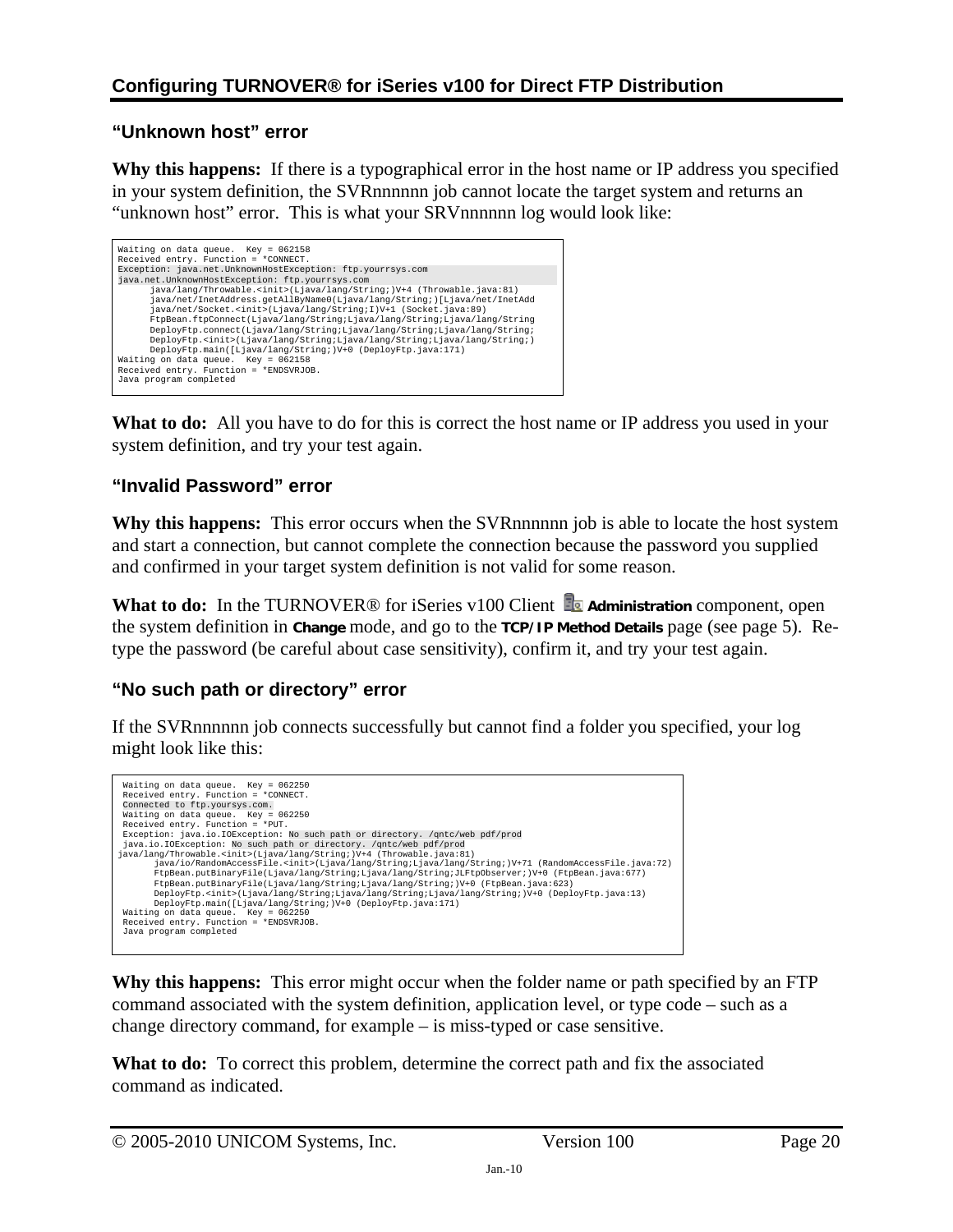## <span id="page-20-1"></span><span id="page-20-0"></span>**RECOVERY AFTER FULL OR PARTIAL DISTRIBUTION**

This topic describes how to restore original objects to the target server in the event of an undiscovered error or a distribution job failure.

#### **IMPORTANT!**

Your application must make use of object archiving to build recovery forms. (To verify this, in the TURNOVER® for iSeries v100 Client **Applications** component, make sure that the **Archive objects** box is selected (checked) in the IFS type codes defaults in the application definition.

### <span id="page-20-2"></span>**Recovering after a successful distribution**

If during post-distribution testing you discover a problem that requires you to restore the target computer to its original state, then you can create, run and distribute a recovery form to put the old objects back into place.

## <span id="page-20-3"></span>**Recovering after a partial distribution**

If a failure occurred in the middle of a distribution job, the target site could be left in an incomplete state (some objects copied, others not). Depending on the error, you can correct the problem and either re-distribute the form OR create, run, and distribute a new form.